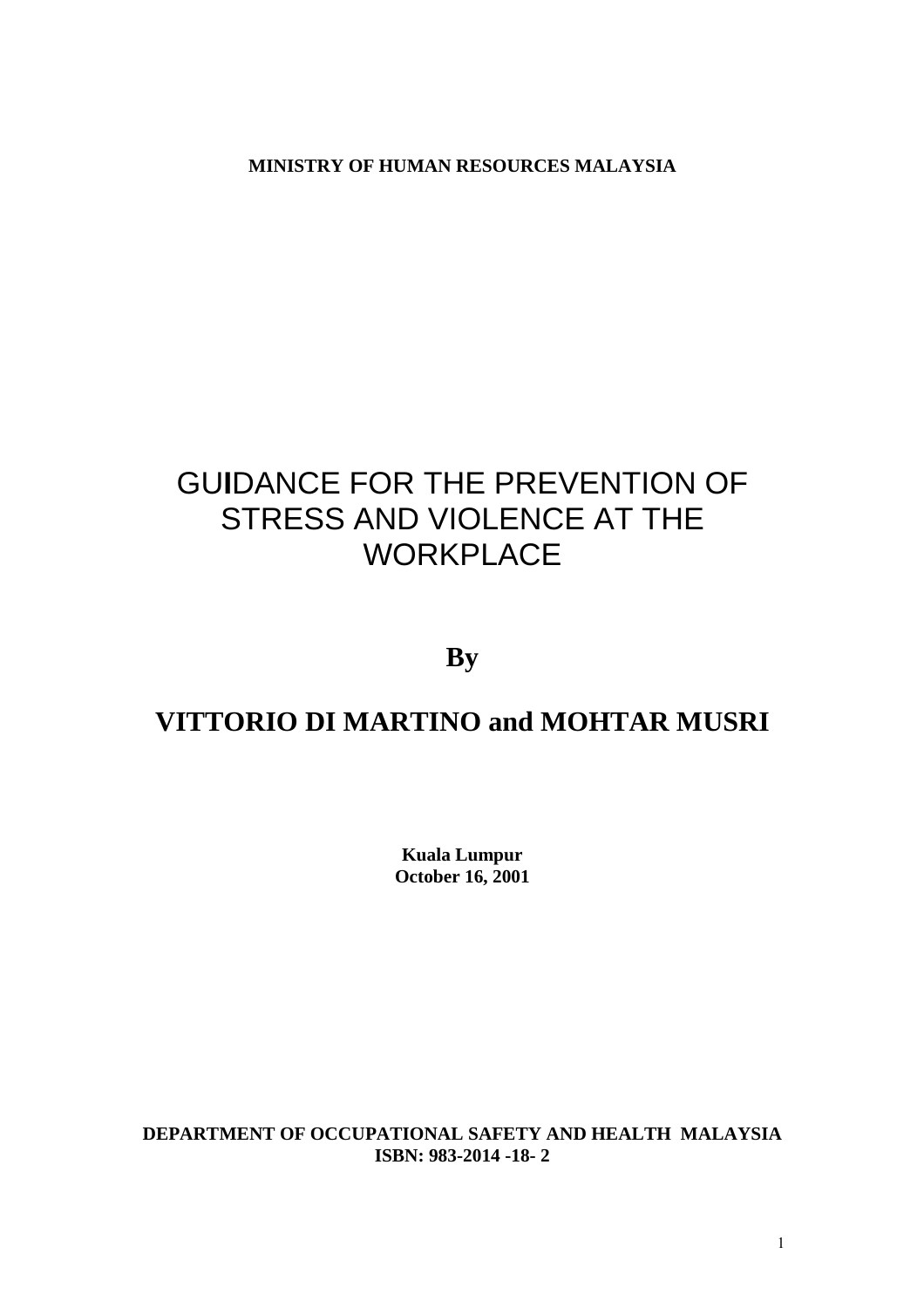#### **ACKNOWLEDGEMENTS**

<span id="page-1-0"></span>The Guidance on the Prevention of Stress and Violence at Work has been prepared as a result of a collaborative effort of the Department of Occupational Safety and Health Malaysia , ILO - Safework and the United Nation Development Programme through a project entitled 'Occupational Safety and Health Institutional Capacity Building: MAL/99/006/A/01/NEX.

The Department of Occupational Safety and Health would like to thanks the UNDP for financing the project, the ILO- SafeWork for providing technical assistance and the following organisations and distinguished individuals for their most valuable contributions during the drafting of the Guidance.

#### Representative Organisation

| 1. En. Thomas Eapen       | Chip Pac Malaysia Sdn. Bhd.                           |
|---------------------------|-------------------------------------------------------|
| 2. Pn. Jamilah bt. Harun  | Congress of Unions of Employees in the Public and     |
|                           | Civil Services (CUEPACS)                              |
| 3. En. Roslan Hj. Mohamad | Malaysian Employers Federation (MEF)                  |
| 4. Pn. Nor Maizura Yusoff | Department of Occupational Safety and Health Malaysia |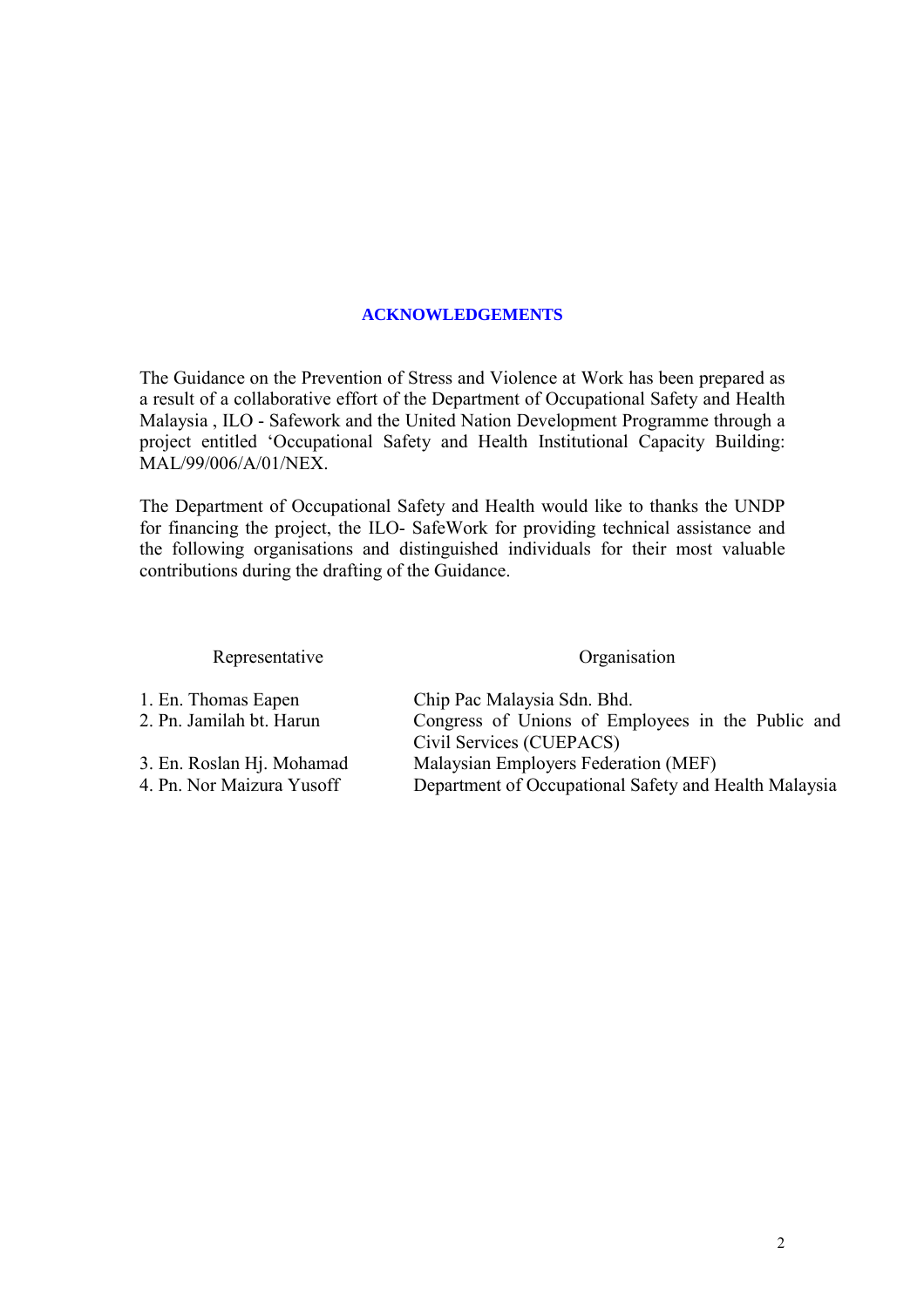#### **THE AUTHORS**

<span id="page-2-0"></span>**VITTORIO DI MARTINO** is an international consultant specialised in health and safety at work, enterprise development and organisational wellbeing. He has been responsible for the programmes on stress and violence at work at the European Foundation for the Improvement of Working and Living Conditions, Dublin, from 1980 to 1998 and at the International Labour Organisation, Geneva, from 1988 to 2001. He is Visiting Professor in Employment Policies at the University of Bath and Senior Research Fellow at UMIST in Manchester, UK

 His recent publications include *Work Organisation and Ergonomics,* ILO, Geneva, 1998; *Violence at Work,* ILO, Geneva, 1998 first ed., 2000 second ed.; *SOLVE Package* - M*anaging Emerging Health Problems at Work – Stress, Violence, Tobacco, Alcohol, Drugs, HIV/AIDS* - ILO, 2002; C*onsolidated Report and Guidelines on Violence in the Health Sector*, WHO/ILO, forthcoming 2002*; Relationship between stress and violence in the health sector*, ILO, forthcoming 2002*.*

#### **v.dimartino@worldonline.fr**

**Ir MOHTAR MUSRI**, M.Sc (Engineering), is the Director of DOSH/UNDP Project in the Department of Occupational Safety and Health Malaysia (DOSH) . He has been with DOSH for 18 years. Currently he is responsible for the overall execution of the Project including planning and implementation. The principal responsibility is to ensure the successful and efficient execution of the project. Ir Mohtar Musri has been posted to various divisions within DOSH as well as to the Federal Territory of Kuala Lumpur as the Director. He is the author of numerous articles related to occupational safety and health and ergonomics. He received a Bachelor Degree from the University of Nottingham, England in Mechanical Engineering and his Master Degree from the University of Birmingham, England in Work Design and Ergonomics.

#### **mokhtae@dosh.gov.my**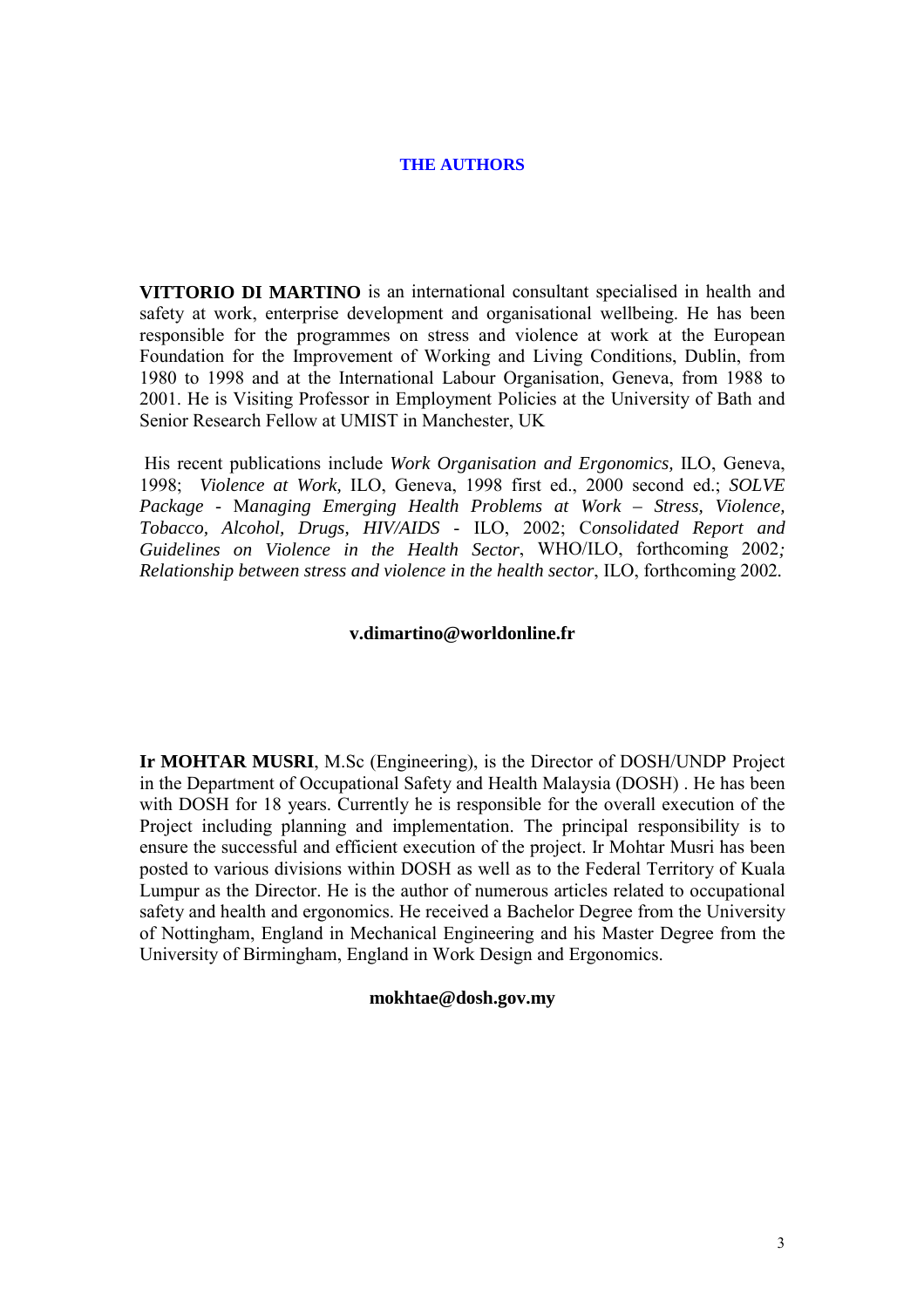#### **FOREWORD**

<span id="page-3-0"></span>Contemporary community awareness and concern about the issue of stress and violence at work have been magnified to a significant degree by more and more attention given in the media to several dramatic and sometimes tragic workplace incidents perpetrated by disturbed individuals. The problems of stress and violence at work are slowly but surely emerging as a new challenge requiring the attention and resources of employers and managers. Taken together stress and violence could be responsible for a great number of occupational accidents and diseases leading to death, illness and incapacity. In many countries the related problems have been shown to affect all sectors and all categories or employees.

There is considerable cost for the individual employee relating to these problems in terms of physical and mental health problems, employment implications and the risk of job loss. For the enterprises, these problems result in direct costs, such as increased absenteeism, staff turnover, reduced productivity, training and retraining, as well as in indirect costs, such as reduced motivation, satisfaction and creativity and public relations problems. Their overall impact greatly reduces the competitiveness of the enterprise. What is known probably represents only the tip of the iceberg. The costs relating to these problems are only beginning to be understood and quantified.

There are three basic questions that need to be answered. What is the nature of stress and violence at work? Does work stress and violence affect health and well-being and, if so how? What can be done to eliminate or reduce these problems? This Guidance on the Prevention of Stress and Violence at Work has been prepared to answer these questions. Employers, employees and their respective organisations are encourage to use this guidance, implement and continually refine their actions and programmes to eliminate and control the problems of stress and violence at work.

This guidance will be reviewed from time to time. Everyone is welcome to respond with feedback to the Department in writing with a view to making the guidance more comprehensive and up to date with the state of knowledge.

Director General Department of Occupational Safety and Health Malaysia

October 2001.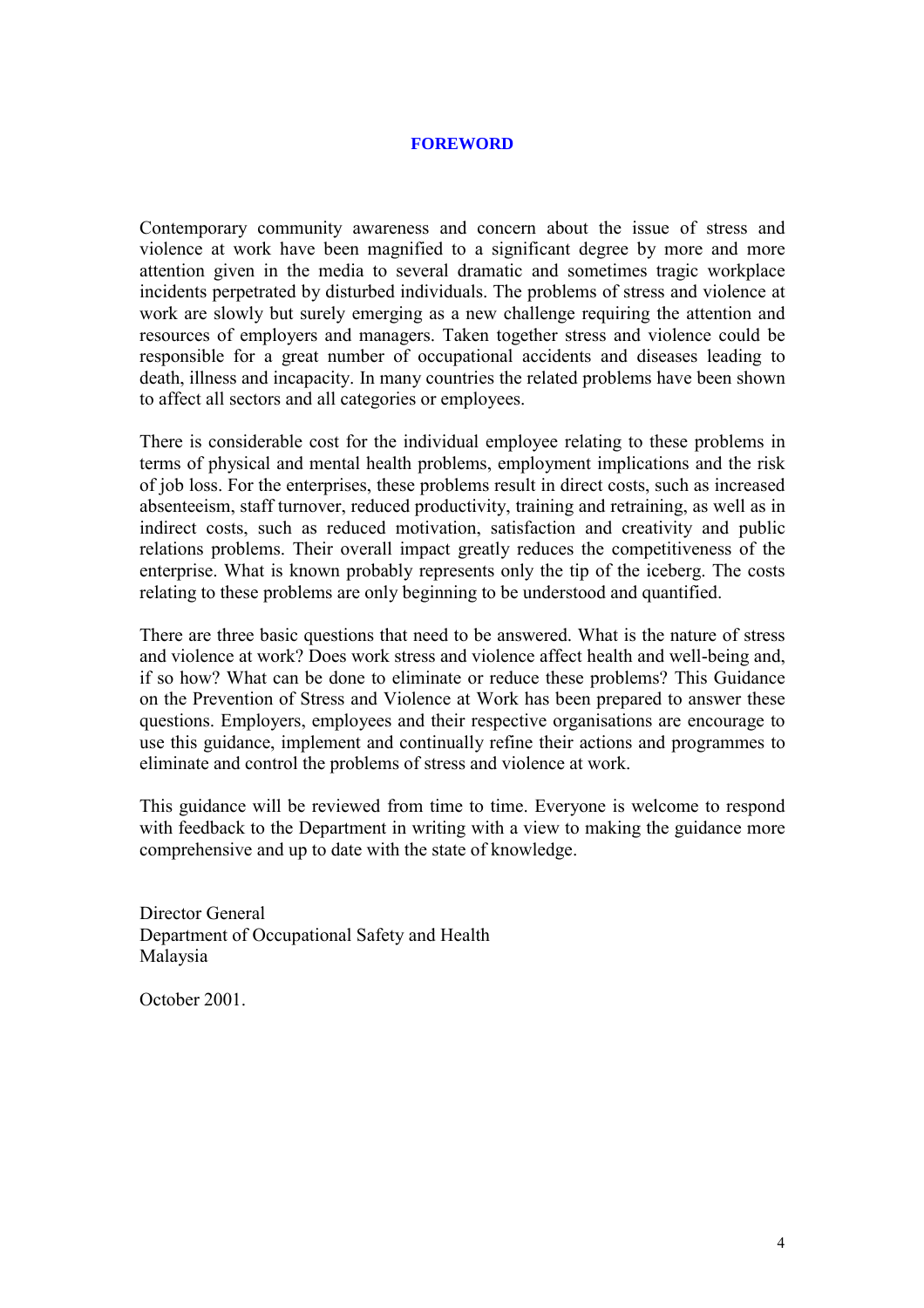# **CONTENTS**

|     | <b>ACKNOWLEDGEMENTS</b>                  |                  |
|-----|------------------------------------------|------------------|
|     | 3<br>THE AUTHORS                         |                  |
|     | <b>FOREWORD</b><br>$\boldsymbol{4}$      |                  |
|     | <b>CONTENTS</b>                          | 5                |
| 1.  | <b>SCOPE</b>                             | $6\phantom{1}$   |
| 1.1 | <b>DEFINITION</b>                        | 6                |
|     | 1.2. LINKAGE                             | 8                |
|     | 1.3. GENDER                              | 8                |
| 2.  | <b>APPROACH</b>                          | 8                |
| 2.1 | <b>PREVENTION</b>                        | $\bf{8}$         |
|     | 2.2 PARTICIPATION                        | $\boldsymbol{9}$ |
|     | 2.3 A STEP-WISE APPROACH                 | 10               |
|     | 3. STRESS AND VIOLENCE RECOGNITION       | 10               |
| 4.  | <b>STRESS AND VIOLENCE ASSESSMENT</b>    | 11               |
|     | 5. ANTI-STRESS AND VIOLENCE INTERVENTION | 14               |
| 5.1 | PRE-CONDITIONS                           | 15               |
| 5.2 | <b>ENVIRONEMENTAL INTERVENTION</b>       | 17               |
| 5.3 | ORGANISATIONAL INTERVENTION              | 21               |
| 5.4 | <b>INTERVENTION ON THE INDIVIDUAL</b>    | 24               |
| 6.  | <b>MONITORING AND EVALUATION</b>         | 25               |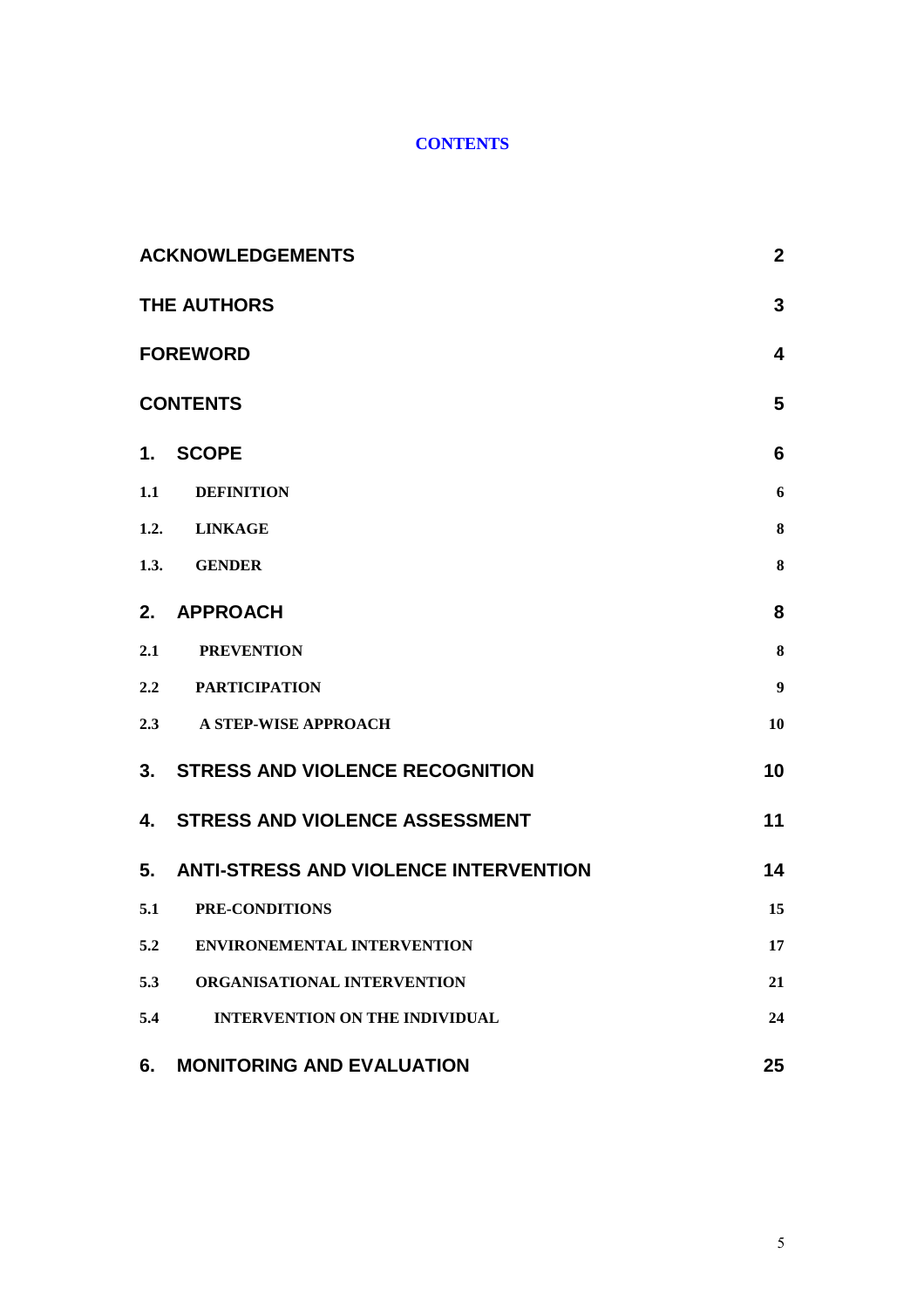#### <span id="page-5-0"></span>**1. SCOPE**

Violence and stress are new major threats to societies and enterprises. Their cost in terms of disruption, bad image, absenteeism, turnover, accidents at work, burnout and compensation are increasingly becoming apparent. Most important, these threats negatively affect the overall capacity of organisations to perform and be competitive. The problem affects practically all sectors and all categories of workers. Eliminating the above threats in is therefore a priority target for entrepreneurs, managers, employees and policy makers.

This Guidance is designed to offer an integrated workplace response to the problems of violence and stress that often manifest themselves together at the workplace. The Guidance also introduces an innovative approach whereby workers' health, safety and well-being become integral parts of the economic sustainability and organizational development of enterprises. By directly linking health and safety issues with managerial and developmental issues the guidance offers the tools for immediate, selfsustained action at the workplace to reduce and eliminate the above problems.

# *1.1 DEFINITION*

#### **STRESS**

**The physical and emotional response that occurs when the requirements of the job do not match the capabilities, resourses or needs of the employee.**

#### *Positive and negative stress*

Under normal circumstances employees should be able, by activating their reaction mechanisms, to find new balances and responses to new situations. Stress is, therefore, not necessarily a negative phenomenon. It would be a mistake to concentrate only on the pathological aspect of stress without emphasizing its importance in the search for dynamic adaptation to a given situation. If health is considered as a dynamic equilibrium, stress is part of it for there is no health without interaction with other people and with the environment. Only excesses are pathological.

Some stress, therefore, is normal and necessary. But if stress is intense, continuous or repeated, if the person is unable to cope or if support is lacking, then stress becomes a negative phenomenon leading to physical illness and psychological disorders. From early disorders to real illness, the harmful consequences of stress cover a broad range from chronic fatigue to depression, by way of insomnia, anxiety, migraines, emotional upsets, stomach ulcers, allergies, skin disorders, lumbago and rheumatic attacks and can culminate in the most serious consequences of all: heart attacks, accidents and even suicides.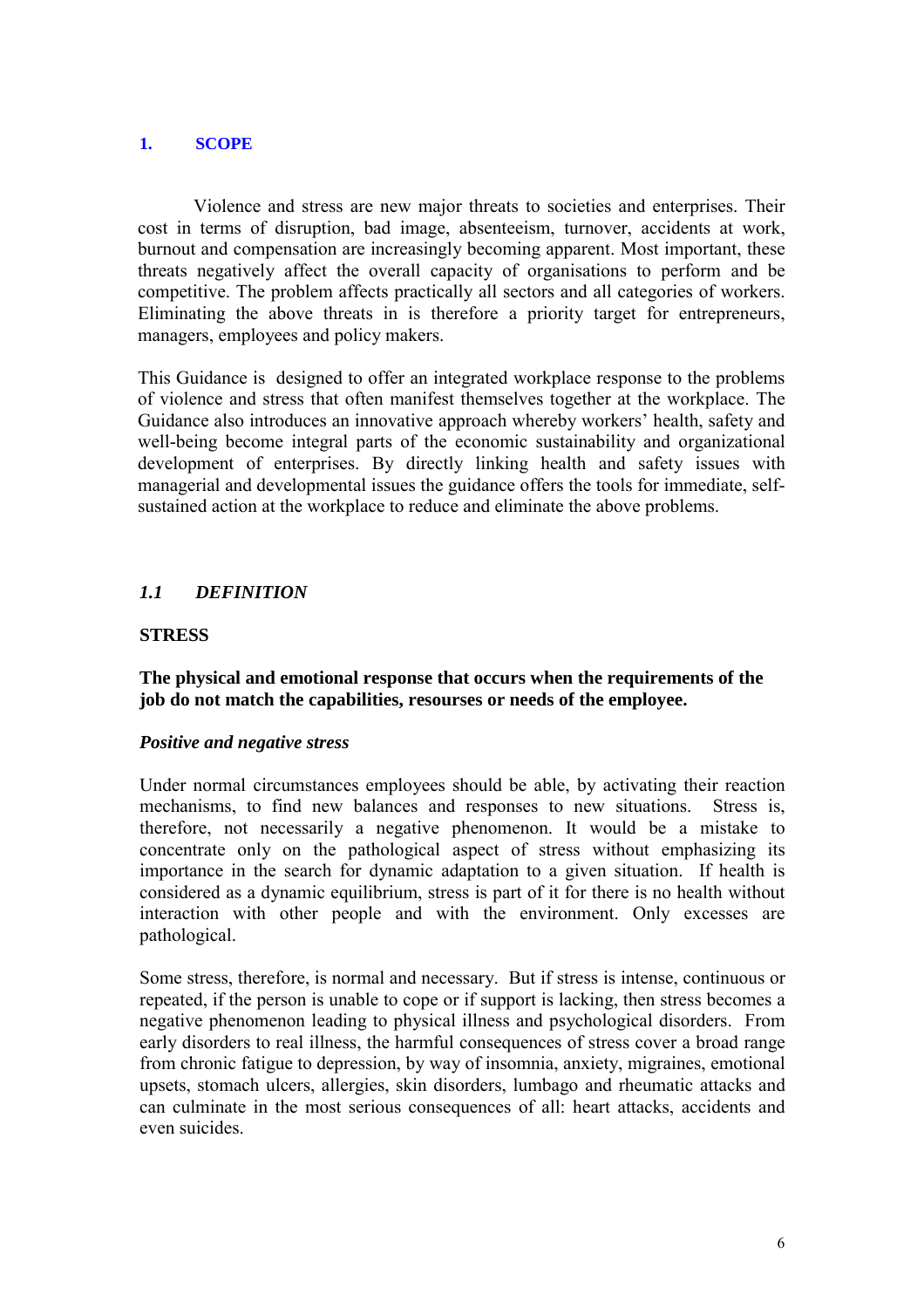# **VIOLENCE**

#### **Incidents where employees are abused, threatened, assaulted or subject to other offensive behaviour in circumstances related to their work.**

#### *Physical violence and psychological violence*

While the existence of physical violence at the workplace has been always recognized, the existence of psychological violence has been long under-estimated and only now receives due attention. Psychological violence is currently emerging as a priority concern at the workplace.

It is also increasingly recognized that psychological violence is often perpetrated through repeated behaviour, of a type which by itself may be relatively minor but which cumulatively can become a very serious form of violence. Although a single incident can suffice, psychological violence often consists of repeated, unwelcome, unreciprocated and imposed action which may have a devastating effect on the victim.

Physical and psychological violence often overlap in practice making any attempt to categorize different forms of violence very difficult. Some of the most frequently used terms related to violence are presented in the following list.

| Assault/Attack    | Attempt at physical injury or attack on a person leading to actual<br>physical harm. It includes beating, kicking, slapping, stabbing,<br>shooting, biting, sexual assault and rape, among others                                                                                                                                                                                                                                                       |  |
|-------------------|---------------------------------------------------------------------------------------------------------------------------------------------------------------------------------------------------------------------------------------------------------------------------------------------------------------------------------------------------------------------------------------------------------------------------------------------------------|--|
| <b>Threat</b>     | Promised use of unlawful force resulting in fear of physical, sexual,<br>psychological harm or other negative consequences to the victim(s)                                                                                                                                                                                                                                                                                                             |  |
| <b>Abuse</b>      | Behaviour that departs from reasonable conduct and involves the<br>misuse of physical and psychological strength. It includes harassment,<br>bullying and mobbing                                                                                                                                                                                                                                                                                       |  |
| <b>Harassment</b> | Unwanted conduct - verbal, non verbal, visual, psychological or<br>- based on age, disability, HIV status, domestic<br>physical<br>circumstances, sex, sexual orientation, race, colour, language, religion,<br>political, trade union or other opinion or belief, national or social origin,<br>association with a minority, birth or other status that negatively affects<br>It includes<br>the dignity of men and women at work<br>sexual harassment |  |
| <b>Sexual</b>     | Unwanted conduct of a sexual that is perceived by the victim as placing                                                                                                                                                                                                                                                                                                                                                                                 |  |
| <i>harassment</i> | a condition of sexual nature on her/his employment, or that might, on<br>reasonable grounds, be perceived by the victim(s) as an offence or<br>humiliation or a threat to his/her well-being                                                                                                                                                                                                                                                            |  |
| <b>Bullying</b>   | A form of psychological harassment consisting in persecutory                                                                                                                                                                                                                                                                                                                                                                                            |  |
| <b>Mobbing</b>    | behaviour through vindictive, cruel, or malicious attempts to humiliate<br>or undermine an individual or groups of employees, including<br>unjustified, constant negative remarks or criticisms, isolating a person<br>from social contacts and gossiping or spreading false information                                                                                                                                                                |  |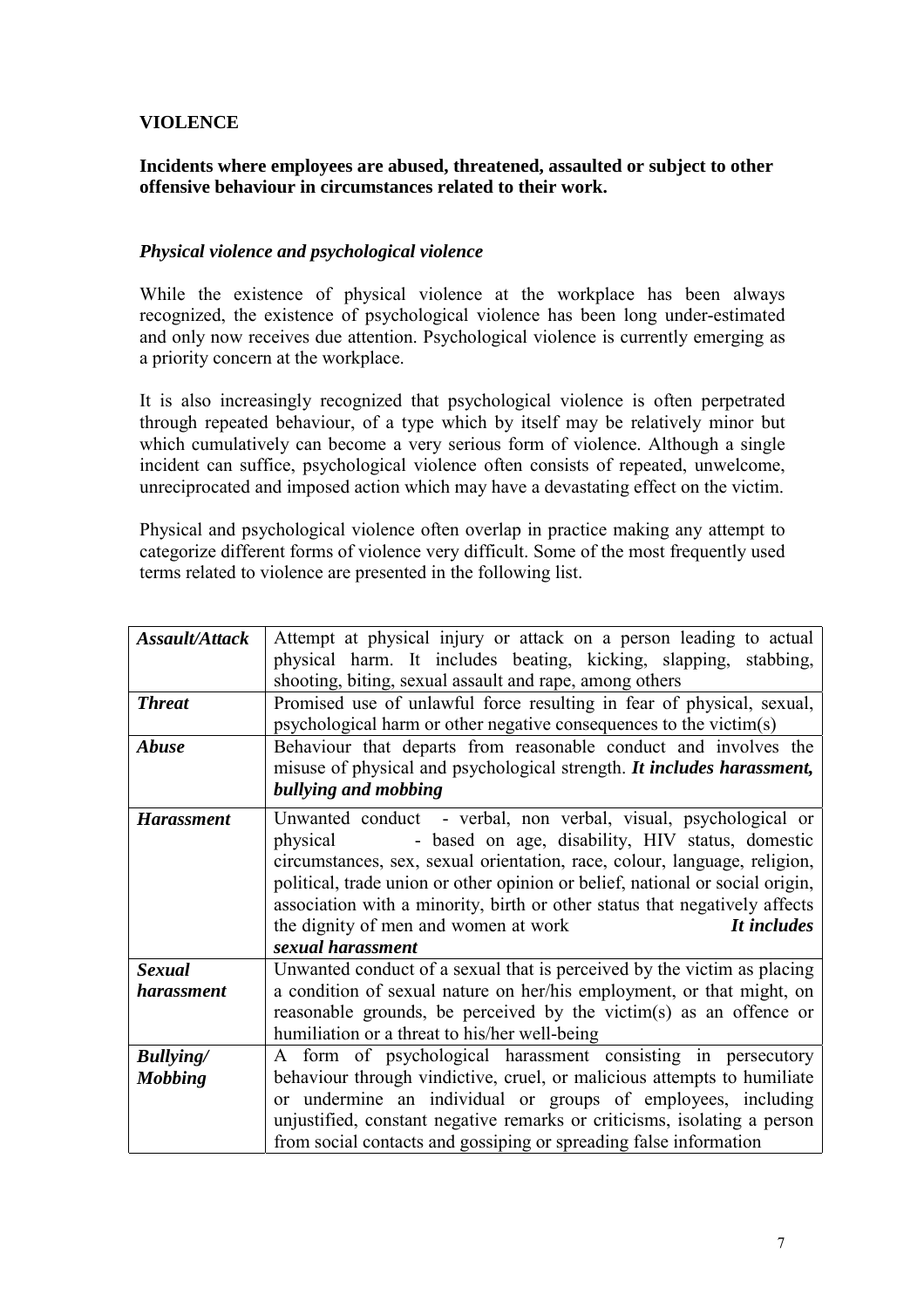# <span id="page-7-0"></span>*1.2. LINKAGE*

Special consideration should be given to the fact that stress and violence are closely interrelated. Violence is a main generator of violence while stress generates anxiety, tension, irritability and, in the worst cases, desperation that in turn may lead to violence. When stress and violence combine at the workplace, and they often do, their negative effects cumulate in an exponential way and activate a vicious circle very difficult to disentangle. It is therefore important to tackle stress and violence together and, since the means to reduce or eliminate them are largely the same, this is also the most cost-effective way of action

### *1.3. GENDER*

The gender dimension should be given special consideration when tackling stress and violence at the workplace.

Stress at work affects both men and women. However, women are often faced with the additional burden of combining family and work responsibilities. Due to occupational segregation, women often find themselves in jobs where there is a heavy workload combined with little decision-making autonomy and participation. These two factors result in women often having to deal with more stressful situations than men. At work, women are also at particular risk of violence because they are concentrated in many of the high-risk jobs such as teaching, socialwork, nursing and other health-care, as well as in banks and shops. In general, men tend to be at greater risk of physical assault, while women are particularly vulnerable to incidents of a sexual nature such as harassment

# **2. APPROACH**

Stress and violence at work are not isolated, individual problems but structural, strategic issues rooted in wider social, economic, organisational and cultural factors. The response therefore needs to be directed at the causes rather than the effects of violence at work. It should concentrate on the adoption of *preventive, systematic and participative interventions.*

# *2.1 PREVENTION*

In the past, stress and violence have often been approached as problems to be tackled, once manifested, with remedial, occasional and often palliative interventions. The emerging approach focuses, instead, on a pro-active response to stress and violence with emphasis on prevention, the elimination of the causes of stress and violence, rather than on the treatment of its effects, and a long-term appreciation of each intervention.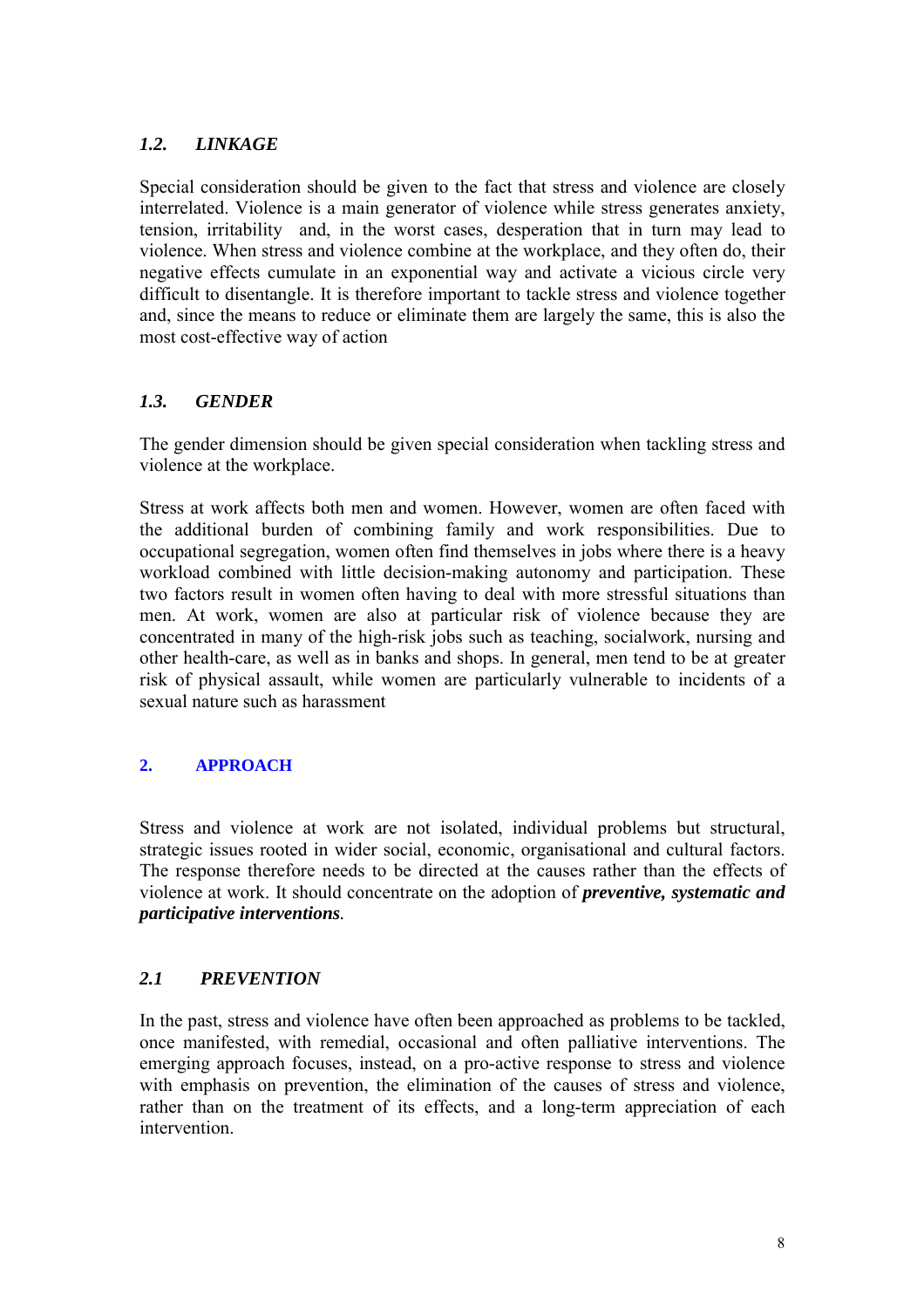<span id="page-8-0"></span>Attention is consequently shifting from the consideration of stress and violence as a merely personal problem to the key role of the workplace to create or diffuse stress and violence. If, because of stress and violence, the working environment - *the shoe* - does not fit the employee – *the foot* – one can either act on the foot by forcing it into the wrong shoe, obliging the employee to perform in unhealthy, dangerous conditions with negative effects on his/her motivation, commitment and performance, and eventually the entire organisation's efficiency; or one can act to make shoe and foot matching each other either by changing the shoe – improving as far as possible, the conditions of work; or by finding the right shoe for each individual foot - putting the right person at the right place; or by allowing the owner of each foot to adjust available shoes to match his/her own foot – encouraging responsible employees to make reasonable adjustments to their working environment to improve the jobemployee fit.

Whatever the preventive approach used, prevention is certainly the most effective way to tackle effectively stress and violence. " A*n ounce of prevention is worth a pound of cure*" (L. Levi, *Preventing work stress,* Adison- Wesley, Reading, Massachusetts, 1981)

# *2.2 PARTICIPATION*

A participatory approach means that all parties concerned consider it worthwhile to work together in reducing work- related stress and violence and that such parties have an active role in designing and implementing anti-stress and anti-violence initiatives. For a participatory process to occur, it is important to:

- create the trust necessary for open communication. It is particularly important to clarify, especially among low-status employees, that employees who share openly about their feelings of occupational stress and violence, and their ideas for changes in the work environment, are not only protected from reprisals but valued for their positive contribution by the management;
- adopt a consultative approach by involving the trade unions. The involvement of trade unions can contribute to generate awareness and sensitivity on the issues of stress and violence at the workplace and pave the way for a stronger commitment by theemployees to accept and comply with in-house initiatives to combat stress and violence at the workplace;
- activate joint employee-management operational bodies and programmes to combat stress and violence at the workplace.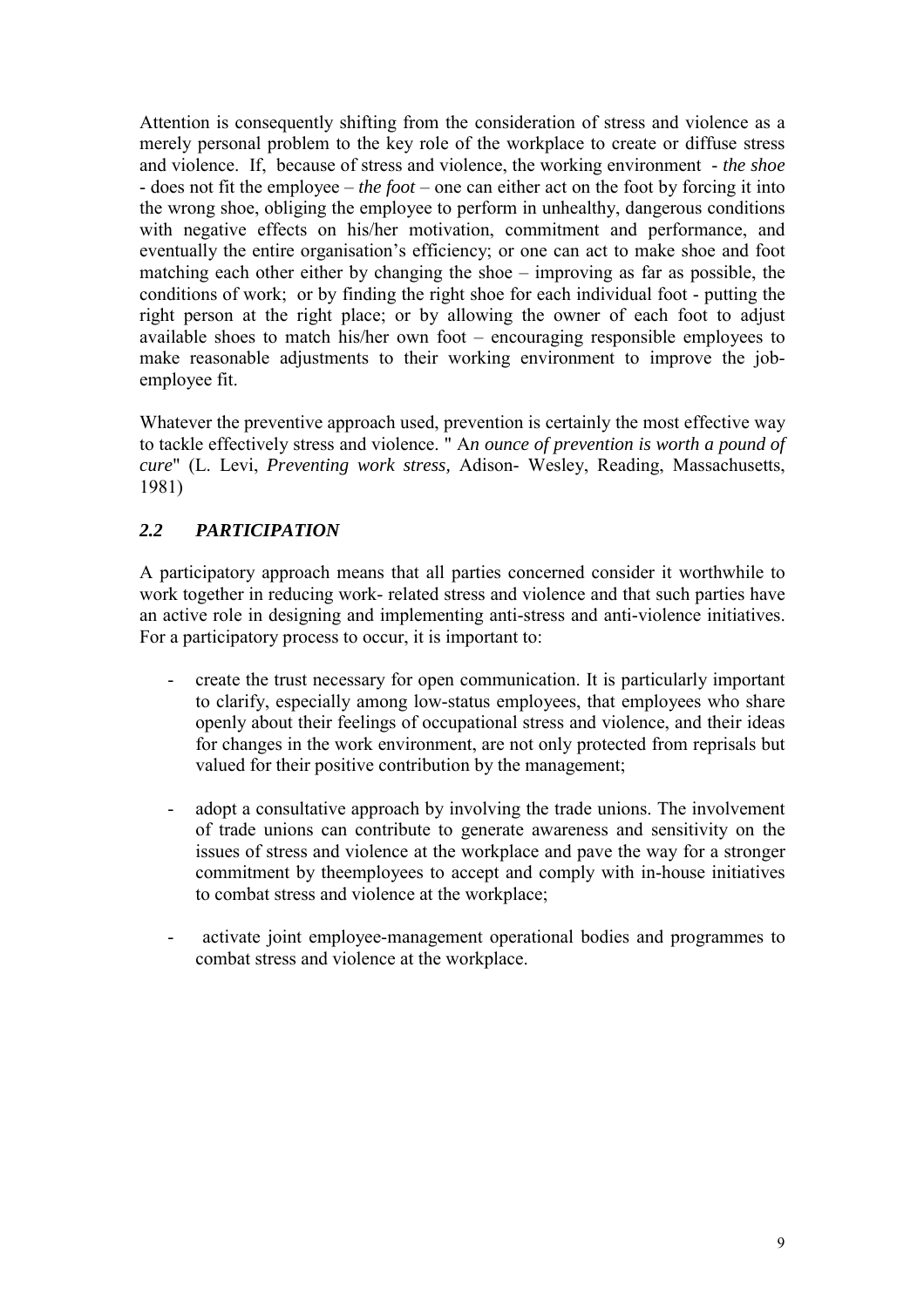# <span id="page-9-0"></span>*2.3 A STEP-WISE APPROACH*

It is essential that anti-stress and violence action be carried on in a systematic way by a series of fundamental steps. These include:

- [stress recognition;](http://www.ilo.org/public/english/protection/safework/stress/#s3b1)
- [stress assessment;](http://www.ilo.org/public/english/protection/safework/stress/#s3b2)
- [anti-stress intervention;](http://www.ilo.org/public/english/protection/safework/stress/#s3b3)
- [monitoring and evaluation.](http://www.ilo.org/public/english/protection/safework/stress/#s3b4)

#### **3. STRESS AND VIOLENCE RECOGNITION**

The importance of early recognition of pre-conditions and signals of stress and violence needs to be emphasised since it allows to intervene before stress becomes a major problem or violence manifests itself. Even though each pre-condition and signal may be due to other factors, their combined occurrence at once may require the need to take anti-stress, anti-violence action. The following should be considered:

#### *At the individual level*

Stress:

- dry throat, muscle tension, headaches, indigestion, tics, insomnia, high blood pressure;
- irritability, impulsive behaviour, difficulty in making decisions, sudden increase in smoking or alcohol use;
- excessive worrying, feeling of worthlessness, brooding, forgetfulness, easily startled, daydreaming, etc.

Violence:

- Perpetrator: a history of violence; being male; being young; having a troubled childhood; substance abuse; certain forms of severe mental illness; and being in a situation conducive to violence, including having access to firearms;
- Victim: being young and inexperienced; being woman; "showing" a personality, temperament, attitudes and appearance that "trigger" violence by the perpetrator.

While the above features deserve consideration, it should be borne in mind that violence is always difficult to predict and that, since both the perpetrators and the victim vary widely in age, sex, race and background, it is important to avoid stereotyping, which can lead to discrimination.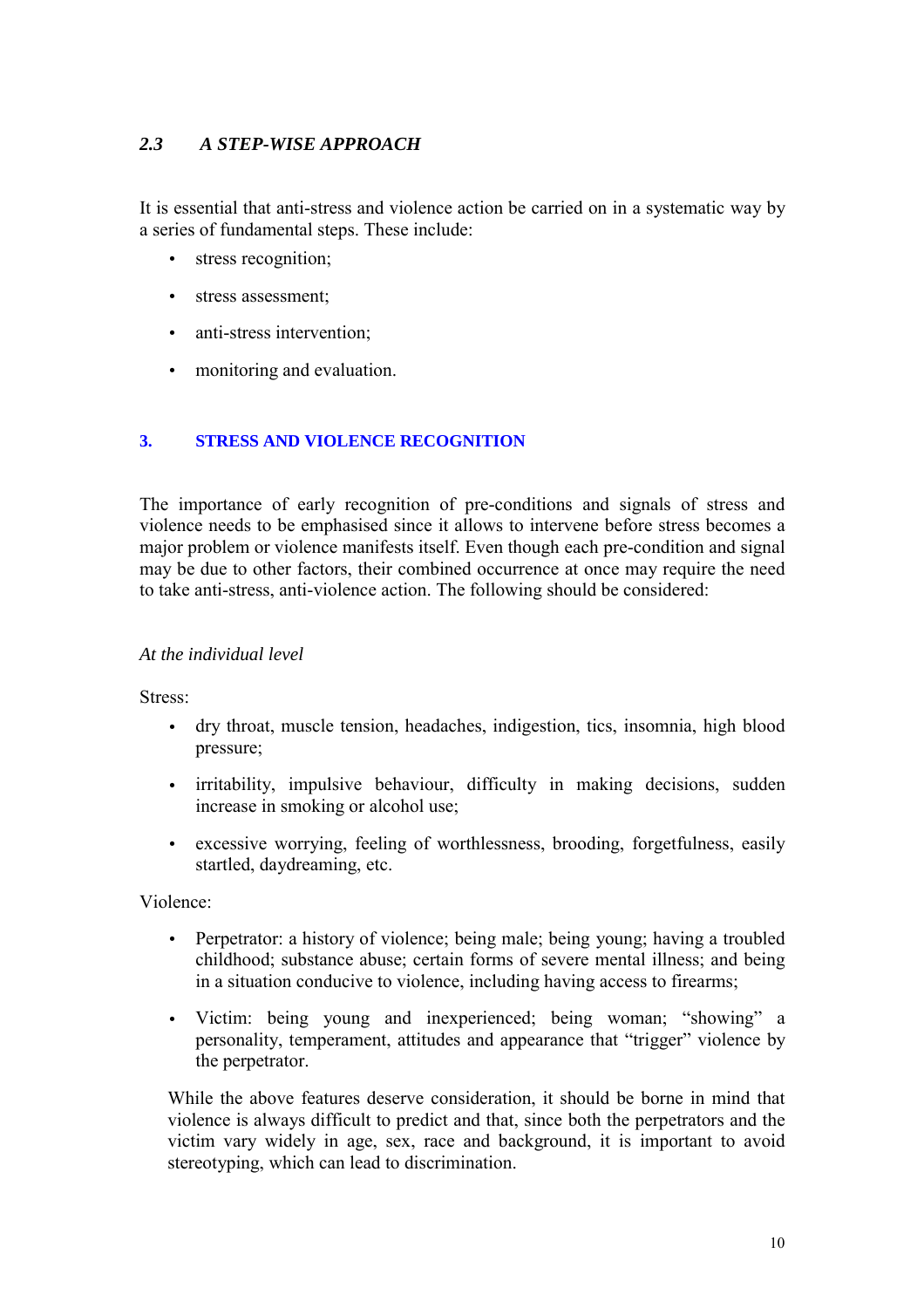<span id="page-10-0"></span>*At the workplace level*

For both stress and violence

High levels of absenteeism, staff turnover, work accidents (including minor accidents) and disabilities are often linked with stressful and violent situations. Low productivity levels, poor quality production, frequent breakdowns and difficult inter-personal relationships in the workplace may also be associated with stress and violence.

#### **4. STRESS AND VIOLENCE ASSESSMENT**

One of the first steps when considering the prevention of work-related stress and violence is an assessment or diagnosis of the relevant hazards and situations at risk. This is often carried out through a stress or violence *audit.*

Each audit needs to be carefully adapted to the situation in the individual company or organization, and its various branches or departments. It may be a relatively formal process, or alternatively can be more informal and smaller in scale. In all cases, care should be taken in establishing the aims and objectives of the audit and in identifying a survey sample which is representative of the workforce and sufficiently large to make the survey findings meaningful. After the results of the audit have been analysed, it is very important to ensure that its results are made known to those who have taken part in the survey, as well as the workforce as a whole.

The following checklists may be useful in conducting the audit.

|                                     |                                       | Absent/Low or<br><b>Present/Medium or</b> |
|-------------------------------------|---------------------------------------|-------------------------------------------|
| Work characteristic                 | <b>Stressors</b>                      | <b>Obvious/Severe (please specify)</b>    |
| <i><u><b>Organizational</b></u></i> | Poor communications                   |                                           |
| function and culture                | Organization as poor task environment |                                           |
|                                     | Poor problem-solving environment      |                                           |
|                                     | Poor development environment          |                                           |
| Participation                       | Low participation in decision-making  |                                           |
| Career development                  | Career uncertainty                    |                                           |
| and job status                      | Career stagnation                     |                                           |
|                                     | Poor status work                      |                                           |
|                                     | Work of low social value              |                                           |
|                                     | Poor pay                              |                                           |
|                                     | Job insecurity or redundancy          |                                           |

#### **Checklist of stressors**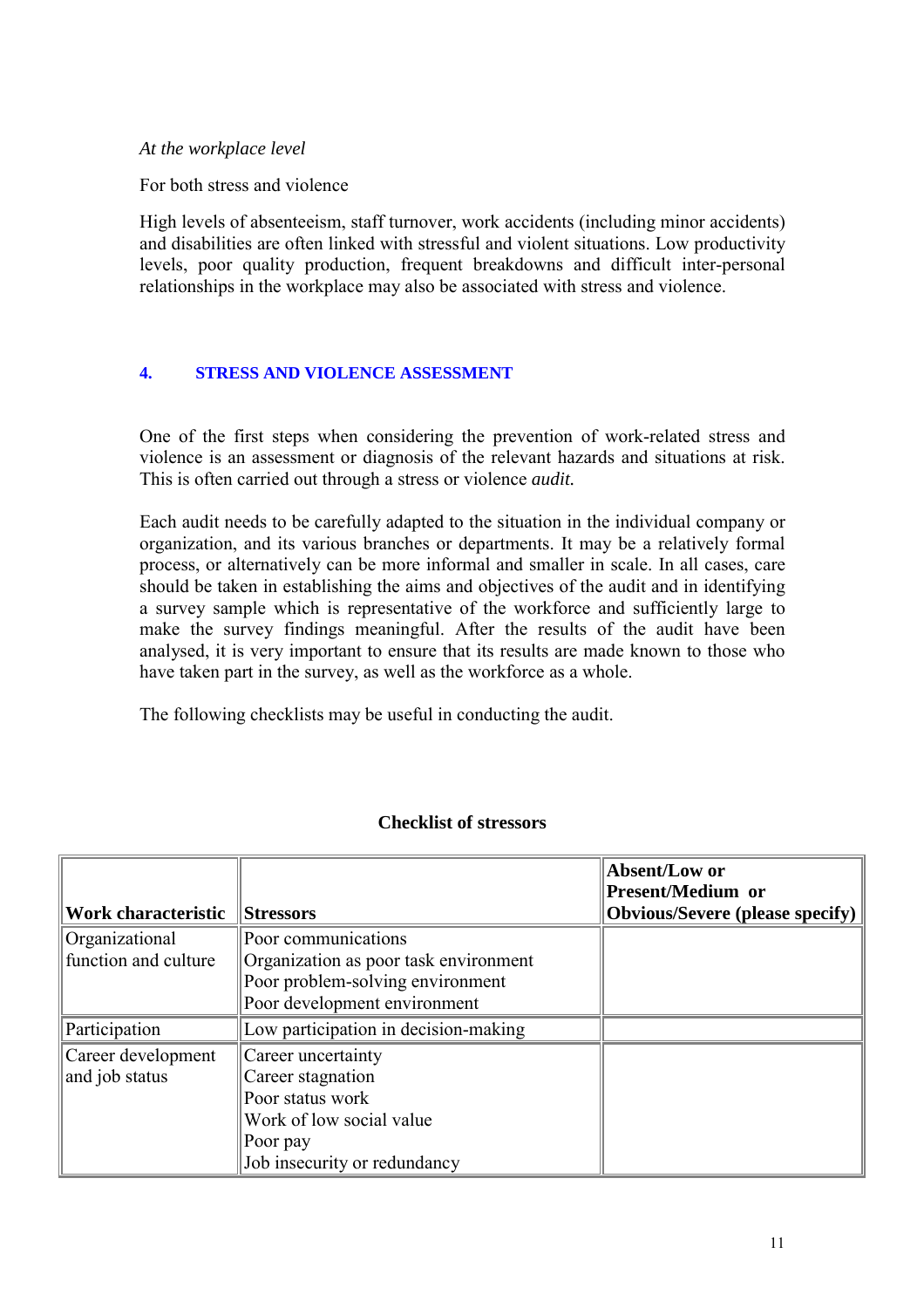| Role in organization                   | Role ambiguity: not clear on role<br>Role conflict<br>Responsibility for others or continual contact<br>with other people                                               |  |
|----------------------------------------|-------------------------------------------------------------------------------------------------------------------------------------------------------------------------|--|
| Job content                            | Ill-defined work<br>High uncertainty<br>Lack of variety<br>Fragmented work<br>Meaningless work<br>Under-utilization of skills<br>Physical constraint                    |  |
| Workload and work<br>pace              | Work overload<br>Work underload<br>High levels of pacing<br>Lack of control over pacing<br>Time pressure and deadlines                                                  |  |
| Working time                           | Inflexible work schedule<br>Unpredictable hours<br>Long hours or unsocial hours<br>Shift/Night working                                                                  |  |
| Interpersonal<br>relationships at work | Social or physical isolation<br>Lack of social support from other staff<br>Conflict with other staff<br>Violence<br>Poor relationships with supervisors and<br>managers |  |
| Home-work interface                    | Conflicting demands of work and home<br>Low social or practical support from home<br>Dual career problems                                                               |  |
| Preparation and<br>training            | Inadequate preparation for dealing with more<br>Difficult aspects of job<br>Concern about technical knowledge and skill                                                 |  |
| Other problems                         | Lack of resources and staff shortages<br>Poor work environment (lighting, noise, bad<br>postures)                                                                       |  |

*From: T. Cox and A. Griffith: Manual on Occupational Stress in Nursing, ILO (1994).*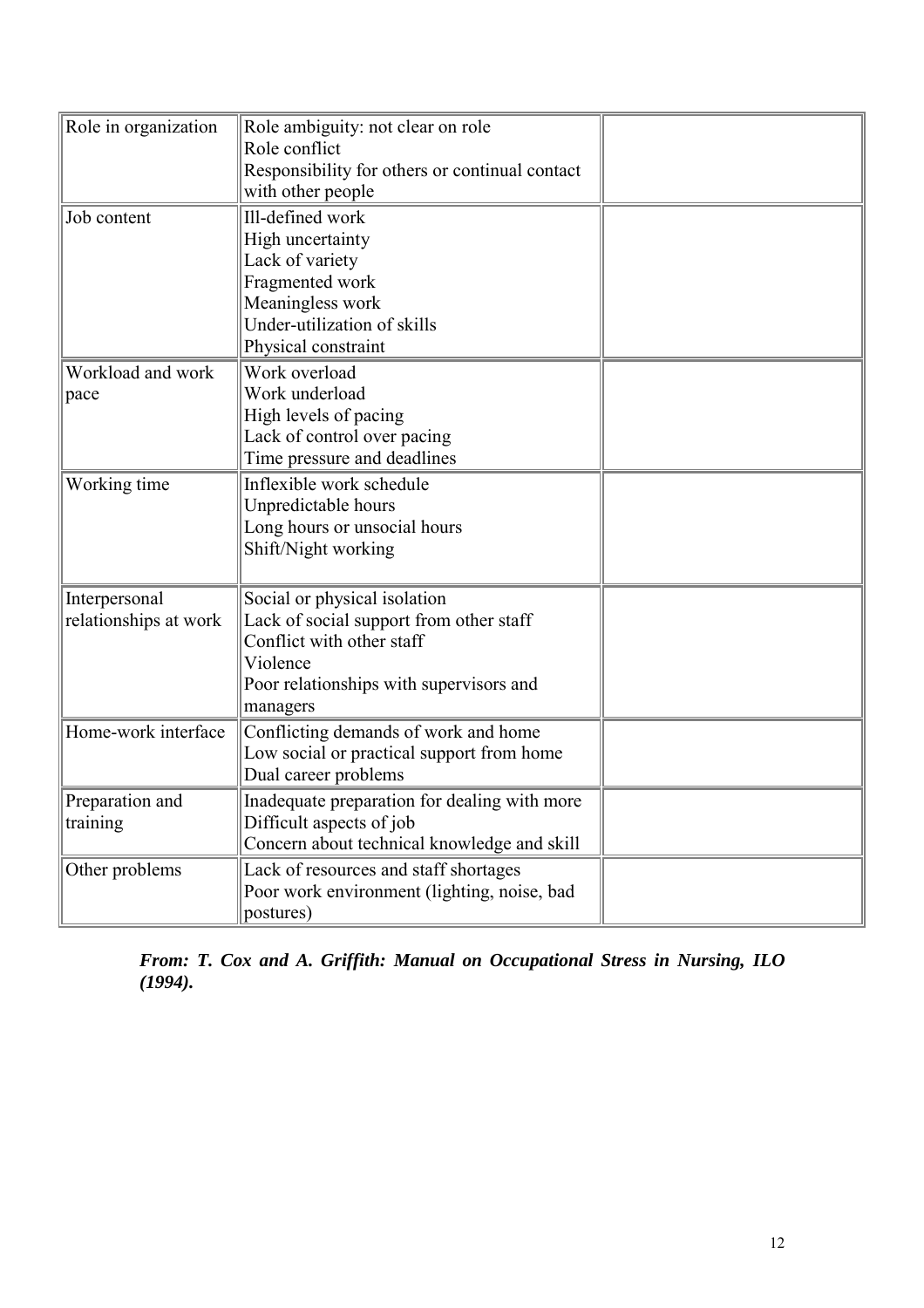# **Checklist of situations at risk of violence**

Although both white and blue-collar workers suffer from stress and violence and all occupations somehow affected by stress and violence, there are a number of situations at special risk that is important to bear in mind in addressing these issues.

| <b>Situations at risk</b>                                                                                                                                                                                                                                                                                                                                                                                        | Absent/Low or<br><b>Present/Medium or</b><br><b>Obvious/Severe (please specify)</b> |
|------------------------------------------------------------------------------------------------------------------------------------------------------------------------------------------------------------------------------------------------------------------------------------------------------------------------------------------------------------------------------------------------------------------|-------------------------------------------------------------------------------------|
| Working alone                                                                                                                                                                                                                                                                                                                                                                                                    |                                                                                     |
| Workers working alone in small shops, gas stations and<br>kiosks, as well as cleaners, maintenance or repair staff and<br>others who work alone outside normal hours are at special risk<br>of suffering physical and sexual attacks. Of lone workers, taxi<br>drivers in many places are at the greatest risk of violence.                                                                                      |                                                                                     |
| Working in contact with the public                                                                                                                                                                                                                                                                                                                                                                               |                                                                                     |
| A wide variety of occupations, particularly in the service and<br>transport sector, and numerous working situations involve<br>contact with the public. While in most circumstances this type<br>of work does not generate special problems, there are cases<br>where exposure to the public can create a higher risk of<br>violence.                                                                            |                                                                                     |
| Working with valuables and cash handling                                                                                                                                                                                                                                                                                                                                                                         |                                                                                     |
| Whenever valuables are, or seem to be, within "easy reach"<br>there is a risk that crime, and increasingly violent crime, may<br>be committed. Workers in many sectors are exposed to such a<br>risk. At special risk are workers in shops, post offices and<br>financial institutions, and particularly those who handle cash.                                                                                  |                                                                                     |
| Working with people in distress                                                                                                                                                                                                                                                                                                                                                                                  |                                                                                     |
| Violence is so common among workers in contact with people<br>in distress that it is often considered an inevitable part of the<br>job. Health care workers are at the forefront of this situation.<br>Frustration and anger arising out of illness and pain, old-age<br>problems, psychiatric disorders, alcohol and substance abuse<br>can affect behaviour and make people verbally or physically<br>violent. |                                                                                     |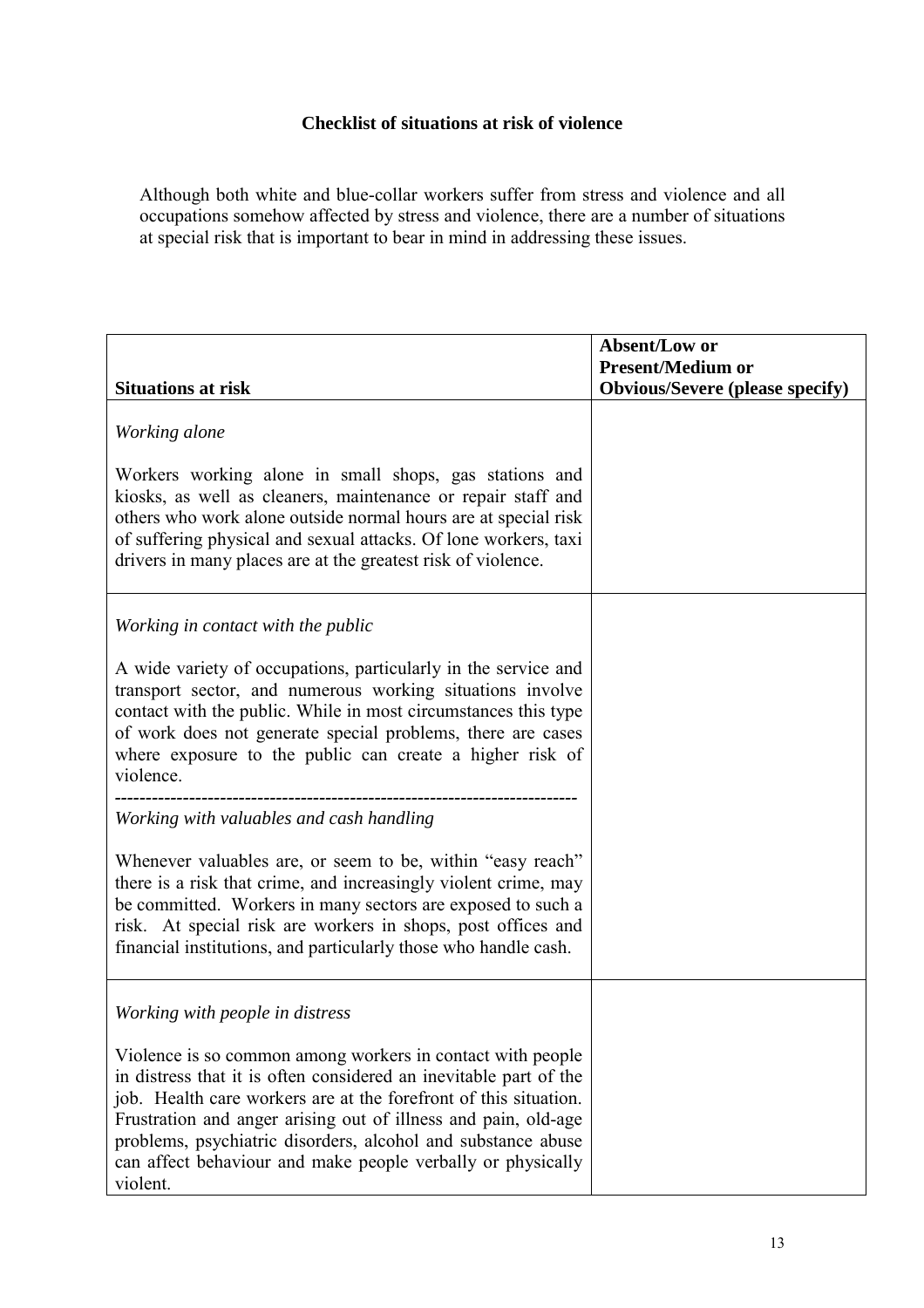<span id="page-13-0"></span>

| Working in an environment increasingly "open" to violence<br>Working environment s which traditionally have been quite<br>immune from violence are becoming progressively affected.<br>Violence in school is part of this trend                                                                                                                                                                                                            |  |
|--------------------------------------------------------------------------------------------------------------------------------------------------------------------------------------------------------------------------------------------------------------------------------------------------------------------------------------------------------------------------------------------------------------------------------------------|--|
| Working in conditions of special vulnerability<br>Increasing numbers of workers are becoming involved<br>in occasional and precarious employment, exposed to<br>the risk of poor working conditions, downsizing and<br>job loss as well as of violence<br>Immigrant workers and people of different ethnic<br>origin experience a disproportionate share of violent<br>incidents.<br>Workers in rural areas and miners may also experience |  |
| high levels of violence.<br>The most vulnerable group of all, children, are often<br>exposed to physical and mental abuse.                                                                                                                                                                                                                                                                                                                 |  |

*From: D. Chappell and V. Di Martino, Violence at Work, ILO, 2000*

# **5. ANTI-STRESS AND VIOLENCE INTERVENTION**

Once the existence of stress has been recognised and the stressors identified, action to deal with stress should be taken. Wide-ranging types of interventions may be considered, leaving the choice of the most effective combination to the specific features of the particular work situation.

It is essential that action be undertaken at different levels:

∙ *at the primary level*, action is needed to identify and address problems at the level of the organization and the environment, with a view to preventing stress and violence at work;

∙ *at the secondary level*, interventions can be developed to help individual employees or groups of employees coping with stress and violence; and

∙ *at the tertiary level*, assistance can be provided to employees to help cure the symptoms of stress and to workers who have been subject to violence to recover from it.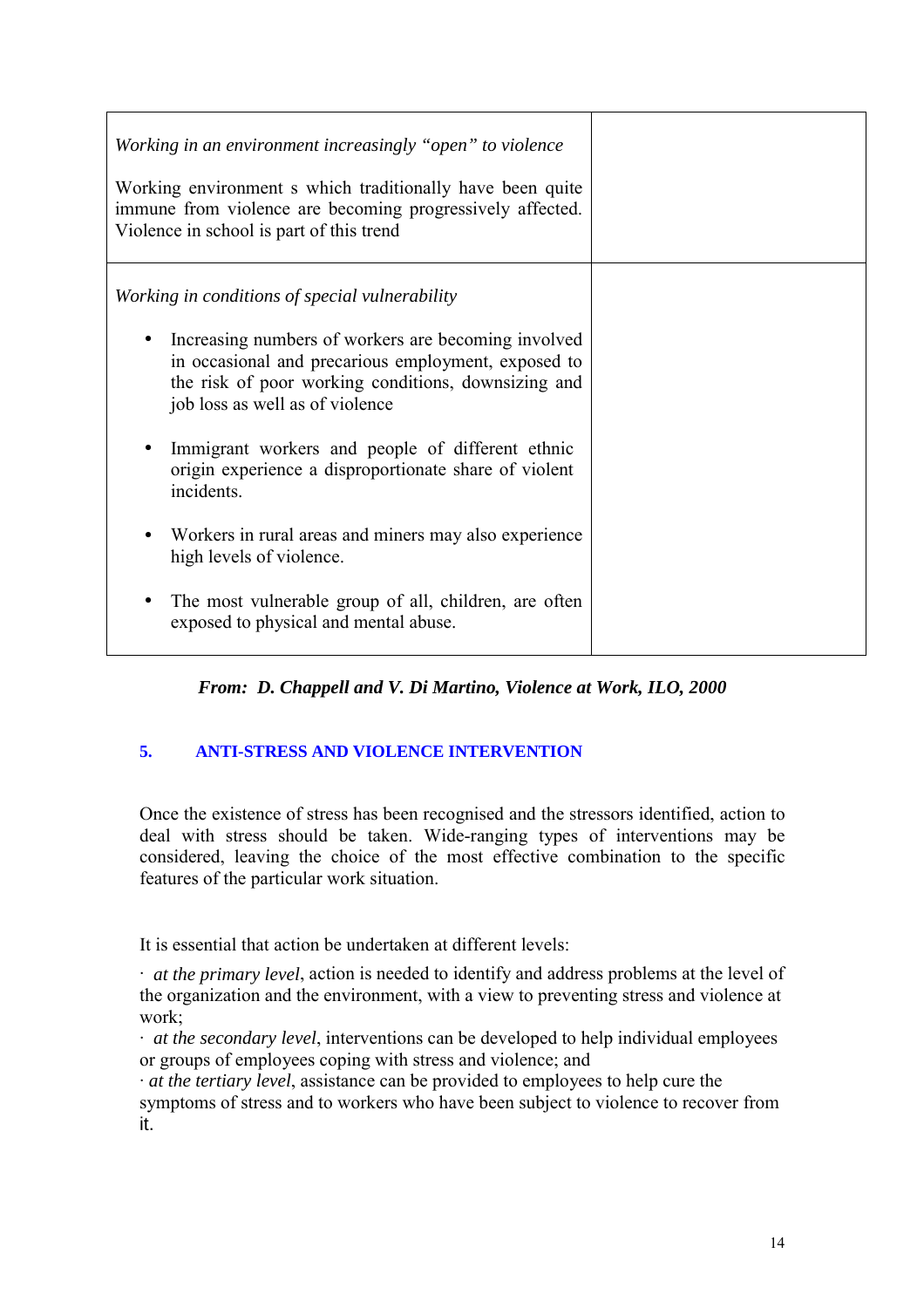# <span id="page-14-0"></span>*5.1 PRE-CONDITIONS*

#### • **Developing a "quality" workplace culture**

 Great attention should be given to the general culture of the workplace. An "open" working environment, where dialogue and communication are extensively exercised. may help defuse the risks of stress and violence. In contrast, a "closed" authoritarian working environment where people work in isolation, with mutual suspicion and defensive attitudes towards external people, may increase the risk of stress and violence.

An organisational culture based on tolerance, equal opportunities and cooperation can also contribute to the establishment of a working climate where violence and stress have little play. In contrast, if discrimination and segregation are explicitly or implicitly part of the culture of the organisation, this can be reflected in all behaviours and relationships, both internally and with the outside world.

In the service sector, the decentralization of services and responsibilities at a local level may help employees to become more aware of local issues and better respond to the needs of the customers, as well as to forecast difficult situations which might generate stress or degenerate into violence. This would be quite difficult to achieve within a centralized, de-personalized organization where relationships are highly formalized.

The following organisational features may help identifying the existence of a "quality" workplace culture:

- the organisation shares goals with its staff;
- the organisation encourages problem-sharing and group problem solving;
- the organisation provides an environment where the efforts of the staff are recognized, feedback given and opportunities created for personal and professional development;
- there is a strong and supportive social environment.

#### • **Issuing a clear policy statement**

As part of a "quality " workplace culture, a clear policy statement of intent should be issued from the top management to recognize the importance of the fight against stress and violence at work.

The statement should contain at least the following matters:

- a declaration indicating a real commitment to make the issue of stress and violence a real priority in the organisation;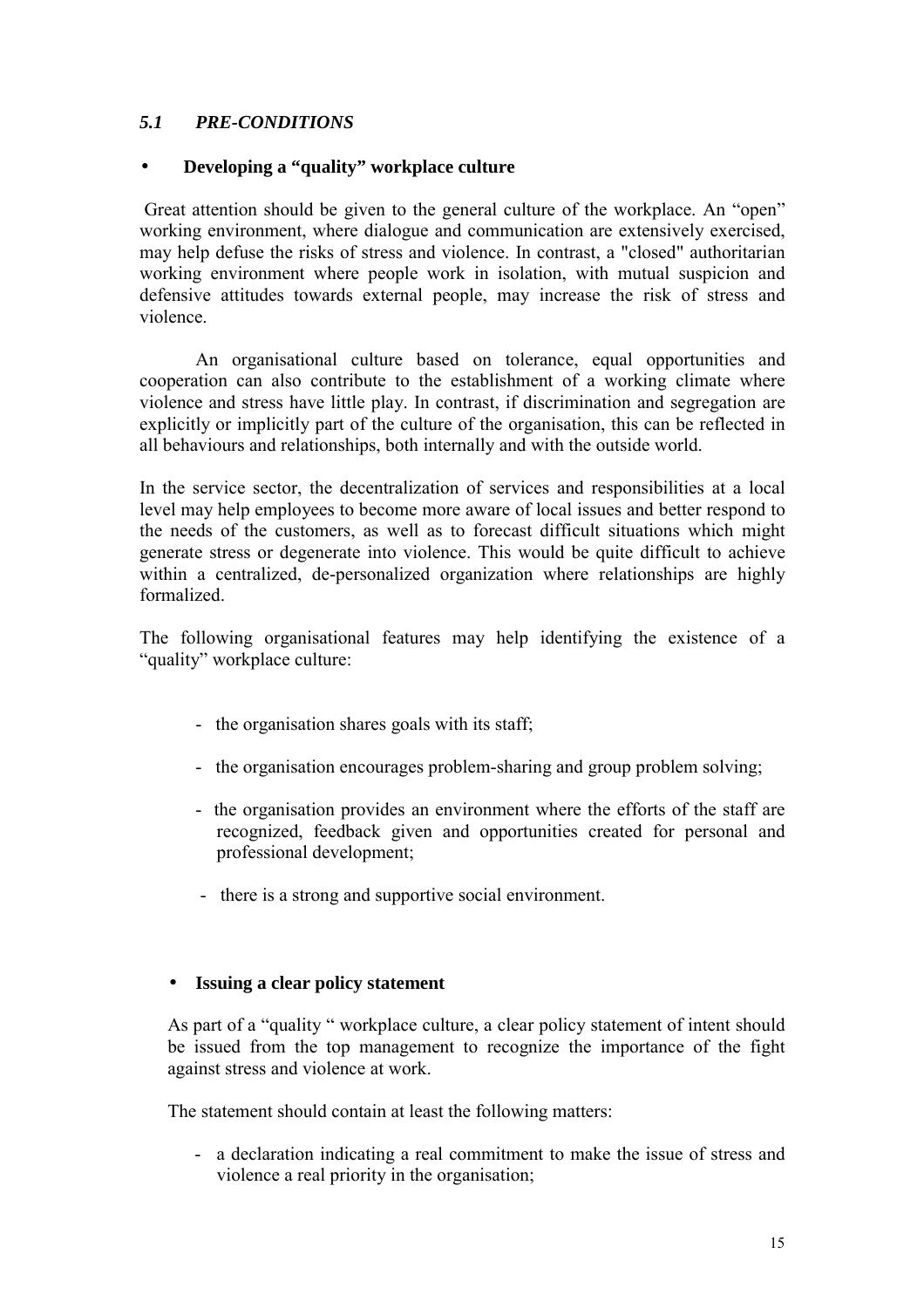- a caution stating that no violent behaviour or behaviour intentionally generating stress will be tolerated ;
- an engagement in support of any action targeted at creating a stress and violence- free environment;
- a directive stating that supervisors and managers have a positive duty to implement the policy and to demonstrate leadership by example.

#### • **Raising awareness**

It is essential that the policy statement is accompanied by initiatives to raise awareness among the management, supervisors and staff of the deleterious effects of stress and violence and of the advantages of undertaking immediate action to eliminate or reduce stress and violence from the workplace. The following implications should be clearly highlighted :

#### *For the individual:*

Negative stress activates a variety of physical and emotional symptoms that can lead to serious diseases if the situation lasts. Suffering and humiliation resulting from violence usually lead to lack of motivation, loss of confidence and reduced selfesteem. As with stress, if the causes of violence are not eliminated or its impact contained by adequate intervention, these symptoms are likely to develop into physical illness, psychological disorders, or tobacco, alcohol and drug abuse.

#### *At the workplace:*

Stress and violence cause immediate, and often long-term disruption to interpersonal relationships, the organisation of work and the overall working environment. Employers bear the direct cost of lost work and more expensive security measures. They are also likely to bear the indirect cost of reduced efficiency and productivity, the deterioration of product quality, loss in company image and a reduction in the number of clients.

#### *In the community:*

Stress may eventually result in unemployment, psychological and physical problems that strongly influence an individual's social position. The costs of violence include health care and long-term rehabilitation costs for the reintegration of victims, unemployment and retraining costs for victims who lose their jobs as a result of such violence, and disability and invalidity costs where the working capacities of the victims are impaired by violence at work.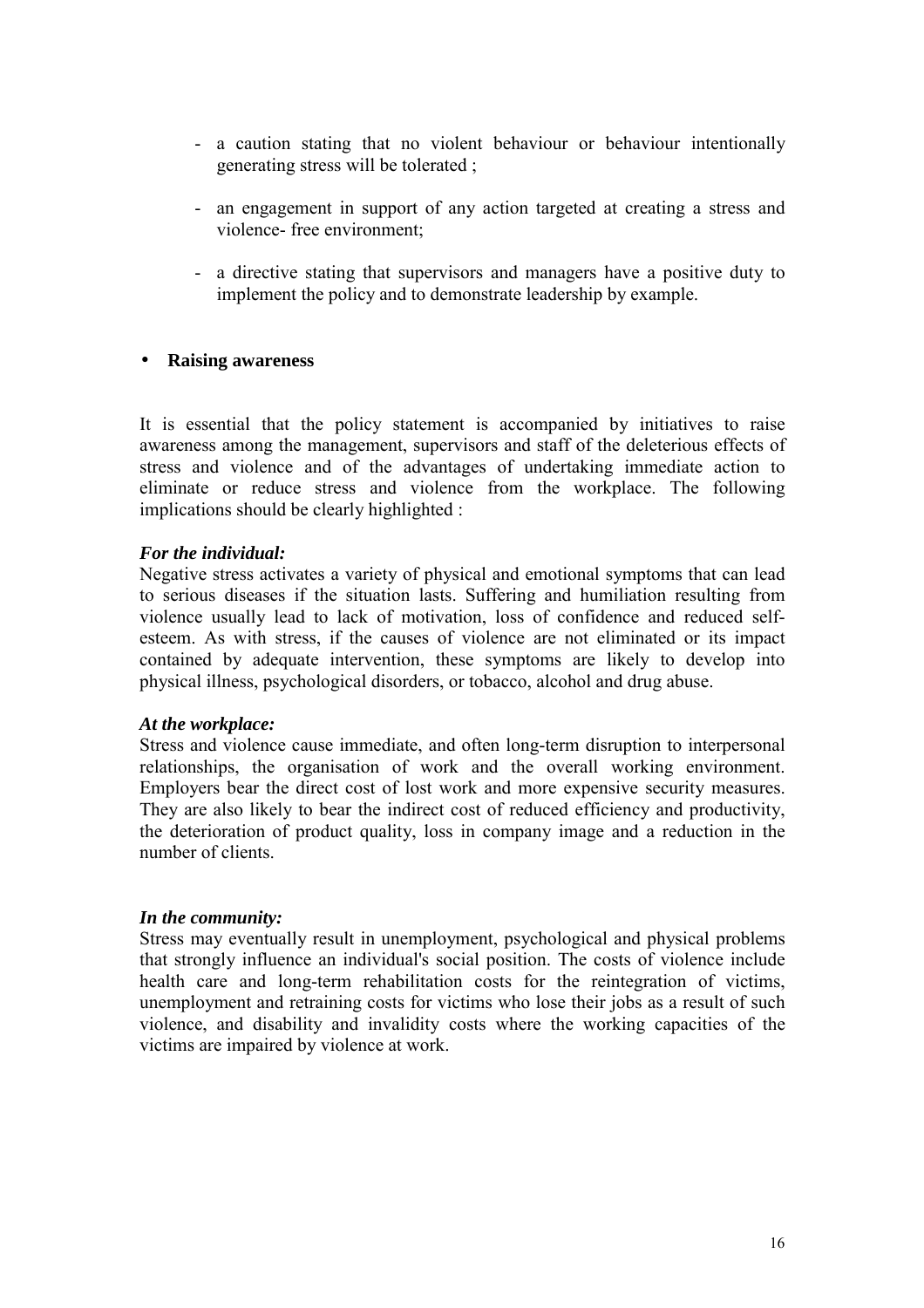#### <span id="page-16-0"></span>**° Enhancing information and communication**

Circulation of information and open communication can greatly reduce the risk of stress and violence at work by defusing tension and frustration among workers. They are of particular importance in removing the taboo of silence which often surrounds cases of sexual harassment, mobbing and bullying.

The following should be encouraged:

° information sessions;

° personnel meetings;

° office meetings;

° group discussions and

° team working

In the service sector, particularly for employees in contact with the public, effective communication can do much to prevent stress and violence. In the case of hospitals, the provision of information to patients, their friends and relatives is crucial in lessening the risk of assault. This is particularly the case in situations involving distress and long waiting periods, as often occurs in accident and emergency departments. Even the usually well-balanced individual may be apprehensive and anxious about unfamiliar surroundings and procedures. In such situations, people are less worried when they have sufficient information to reduce uncertainty.

It is also recommended that staff are informed in the best way possible to cope with stress and aggression, by providing guidelines and staff development programmes, devoted particularly to these issues. Assistance from supervisors and other employees should be available if a client or member of the public becomes aggressive or physically violent. Mutual support among the staff members should be emphasized.

### *5.2 ENVIRONEMENTAL INTERVENTION*

#### **° Improving the general environment**

The physical features of a workplace can be a factor in either defusing or acting as a potential trigger for stress and violence. Special attention should be therefore given to the level and ways in which employees are exposed to the following factors and to the adoption of adequate solutions, in line with existing regulations, to reduce or eliminate any negative impact: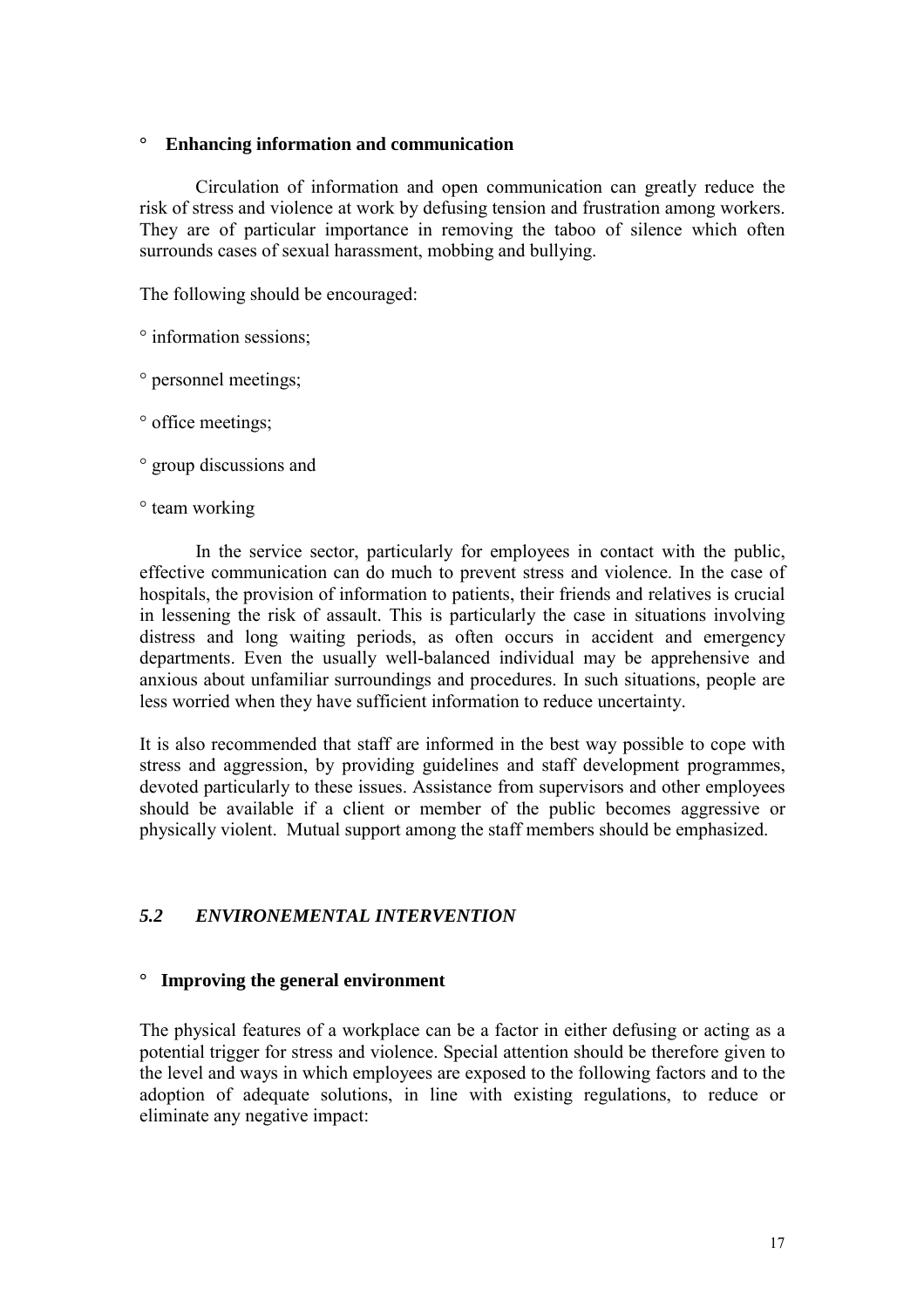- noise
- odours
- illumination
- temperature
- humidity
- ventilation
- dust
- vibrations
- dangerous substances

*The Occupational Safety and Health Act, 1994, Section 15, contemplates a general duty for the employer to provide a safe and healthy workplace and secure the welfare of employees. Providing a safe and healthy workplace includes ensuring that there is no negative impact from the factors listed above.*

In the specific context of possible violence and aggression in the workplace, especially those open to the public, the design of workplaces requires special attention and involves the following additional factors:

- ° crowding
- ° comfort of seating which is crucial especially where waiting is involved
- ° comfort and size of waiting rooms
- ° toilet facilities
- ° controlled entrances
- ° alarms
- ° security guards
- ° protective barriers
- ° surveillance cameras and
- ° systems to alert other employees that urgent help is needed.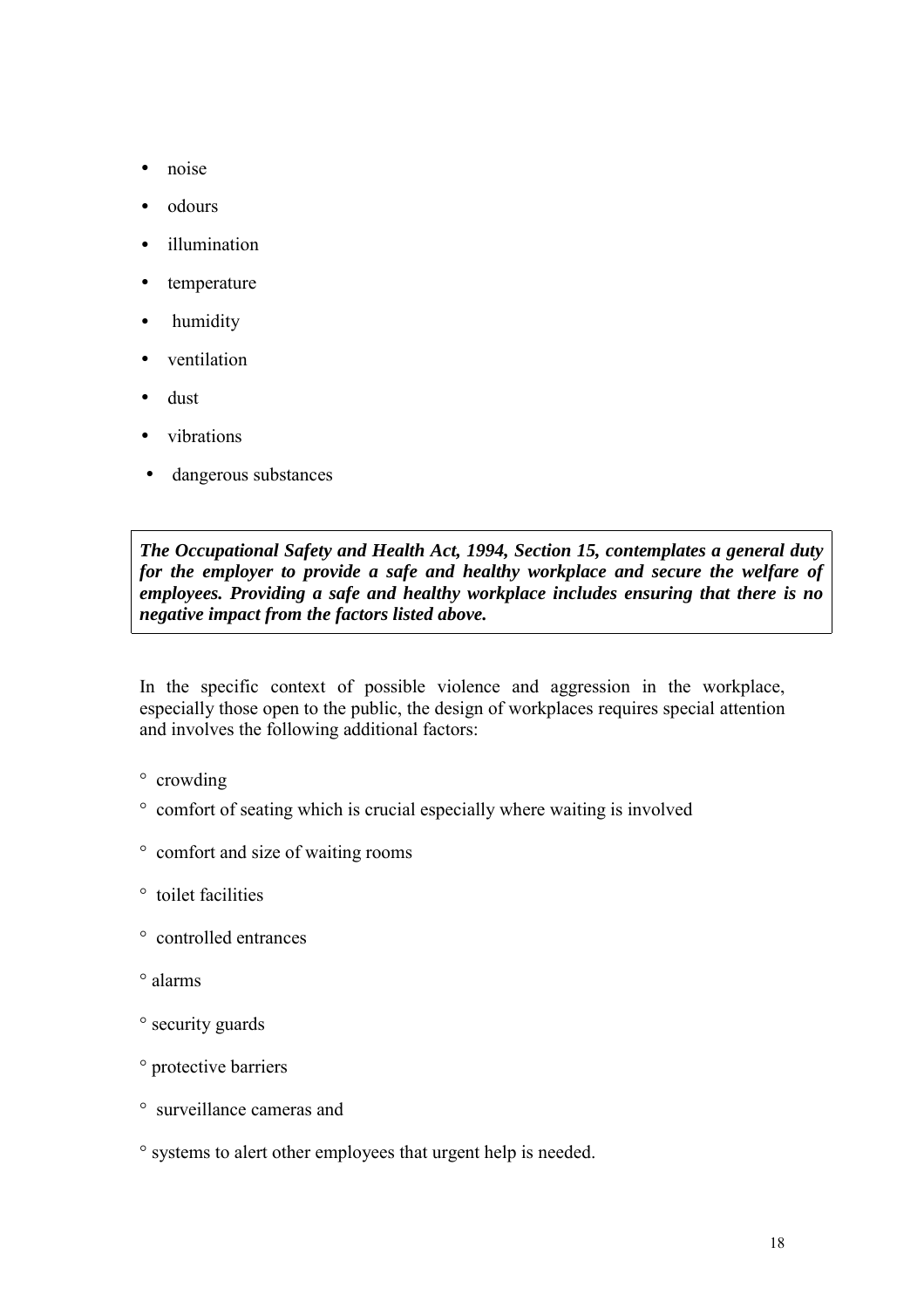# **° Improving the workstation design**

The design of the workstation is of fundamental importance in providing employees with comfortable working conditions and thus contributing to the alleviation or elimination of stress and violence at the workplace. It is recommended to use the following checklists to identify relevant aspects in the arrangements of workplaces and of work seating.

| Guidelines for the arrangements of workplaces                                                                                                                              |
|----------------------------------------------------------------------------------------------------------------------------------------------------------------------------|
| 1. The worker should be able to maintain an upright and forward-facing<br>posture during work                                                                              |
| 2. Where vision is a requirement of the task, the necessary work points must<br>be adequately visible with the head and trunk upright                                      |
| 3. All work activities should permit the worker to adopt several different, but<br>equally healthy and safe, postures without reducing capability to do the<br>work        |
| 4. Work should be arranged so that it may be done, at the worker' choice, in<br>either a seated or standing position                                                       |
| 5. The weight of the body, when standing, should be carried equally on both<br>feet                                                                                        |
| 6. Work activities should be performed with the joints at about the mid-point<br>of their range of movement                                                                |
| 7. Where muscular force has to be exerted, it should be by the largest<br>appropriate muscle groups                                                                        |
| 8. Work should not be performed consistently at or above the level of the<br>hearth                                                                                        |
| 9. Where a force has to be exerted repeatedly, it should be possible to exert it<br>with either of the arms, or either of the legs, without adjustment to the<br>equipment |
| 10. Rest pauses should allow for all loads experienced at work                                                                                                             |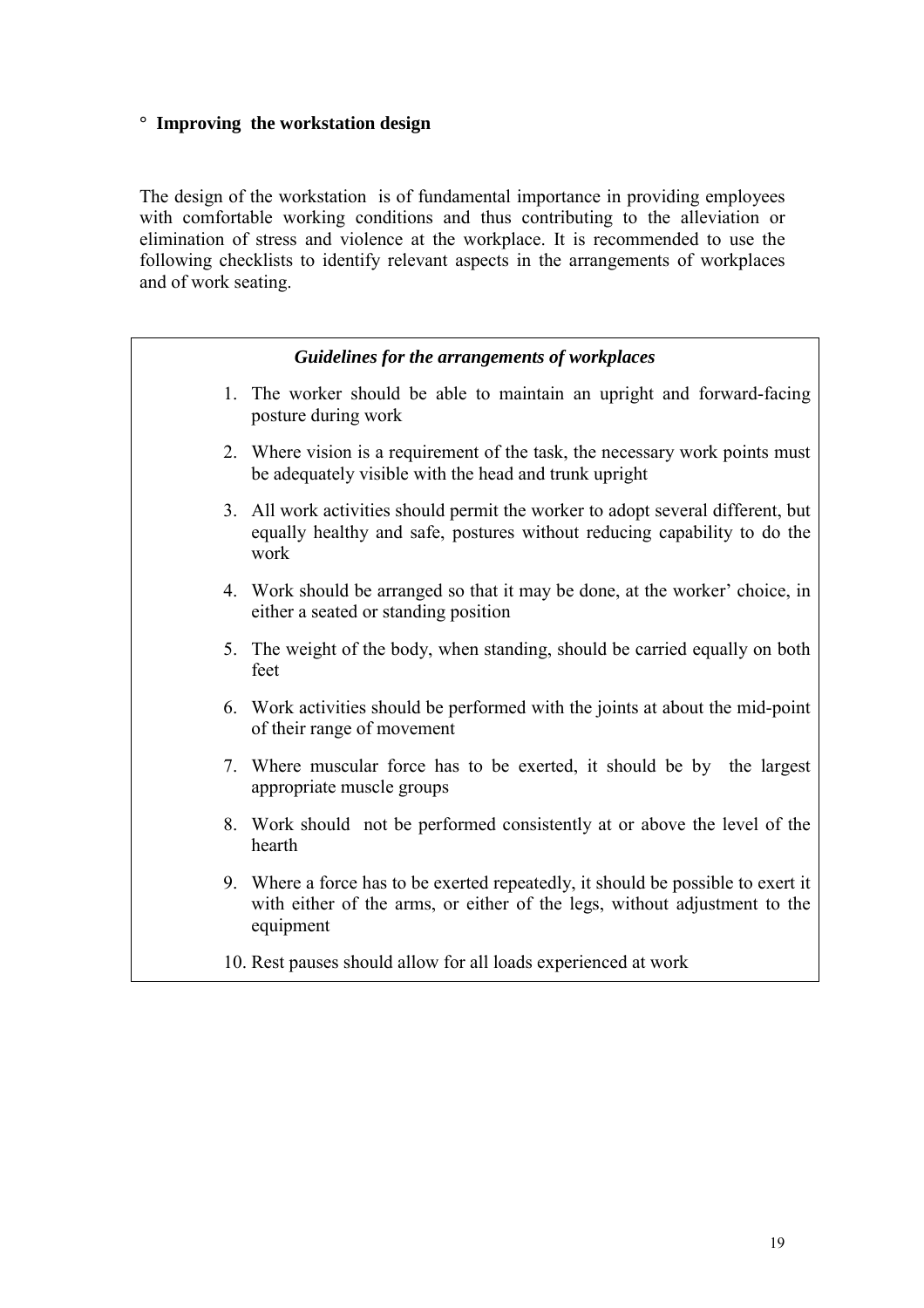## *Guidelines for the work seating*

1. Seat should provide stable bodily support, allowing the feet to support less than a third of the body weight, in a posture that is appropriate to the activity, psychologically satisfactory and comfortable over a period of time

- 2. Seat should allow changes in posture with and without adjustment of the seat
- 3. Seat should be adjustable. In particular:
- 4. Seat width should cope with largest user hip widths
- 5. Seat depth ( length) should cope with the shortest use thigh length
- 6. Seat height should be adjustable
- 7 An adjustable backrest must provide support for the lower back
- 8. All adjustments must be quick and easy to make
- 9. Seat surfaces should be lightly padded, covered with non-slip material and with a
- " waterfall" edge at the front
- 10. Seat should be swivel and easy to move

*From: V. Di Martino and N. Corlett, Work Organisation and Ergonomics, ILO, 1998*

### **° improving the interface man/new technology**

Far from rigidly pre-determining tasks and functions in organisations, in most situations the introduction of new technology opens up opportunities and alternatives for organisational change. The way such alternatives are used will, in turn, determine the way new technology will impact on stress and violence at the workplace.

Thus computer technology allows for full determination and control of the pace at which workers have to work. They may thus be subject to undue time pressure, long working periods without intervals or prolonged waiting periods. This may in turn generate fatigue accumulation and stress – technostress - as well as sensations of monotony, boredom and dissatisfaction which may eventually lead to violence. It is however also possible to organize the introduction of computer technology in a completely different way, allowing workers increased responsibility and more flexibility in their working arrangements and consequently reducing, rather that generating, stress and violence at the workplace.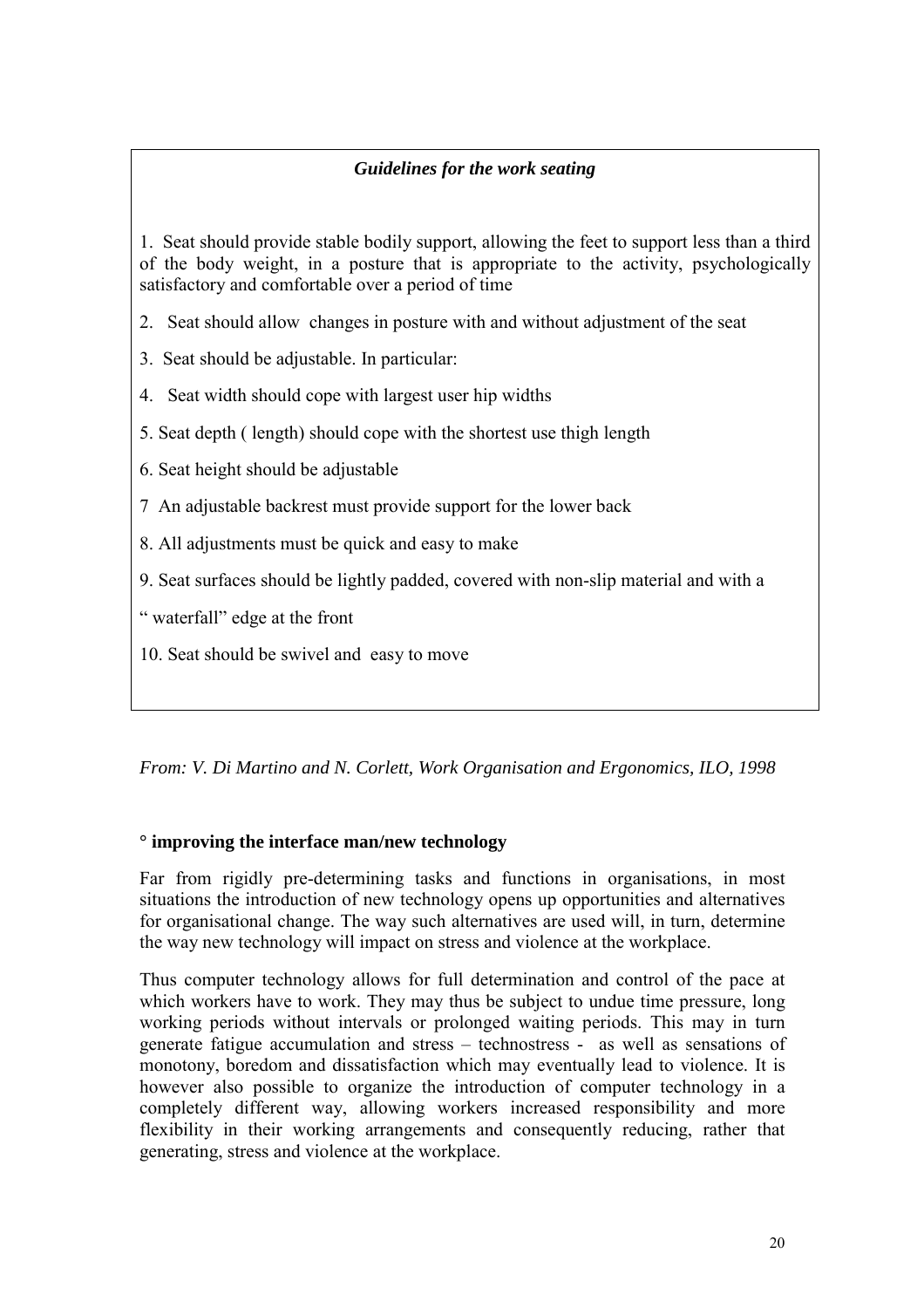<span id="page-20-0"></span>For a stress and violence-free introduction of new technology it is important that:

- new technology is introduced in a phased way:
- new technology is spread by successful examples, starting with critical applications and demonstrable benefits;
- new technology is introduced through a large involvement of those concerned and largely based on consensus;
- new technology is introduced discretely according to the real needs of organisations and their employees;
- new technology is seen as a means to create a knowledge-based organisations relying on the creation of new skills, on interpersonal enrichment and on the understanding, by each employee, of the scope and meaning of his/her own work;
- pace of work, working arrangements and pauses are human-tailored rather than technology-driven

*The special risks of working with VDUs are addressed by DOSH Guidelines on Occupational Health and Safety in the Office, 1996. The Guidelines provide guidance on office environment, safety in the office, and working with VDUs, including work surface height; chair adjustment; keyboard and screen placement; lighting, glare and reflection; using a mouse; and rest breaks.*

### *5.3 ORGANISATIONAL INTERVENTION*

The organizational setting appears to be equally if not more important than the physical environment in diffusing or exacerbating stress or violence. Poor organization may lead to an excessive workload for a specific group of employees (while others may be relatively inactive), slow down their performance, create unjustified delays, develop negative attitudes among workers and induce aggressive behaviour among the customers. The same effects may be induced by labyrinthine bureaucratic procedures, putting both employees and customers under serious stress.

Engineering out the organizational problem at the source usually proves much more effective and less costly than increasing the coping capacity by means of protective intervention at the individual level. Ensuring that staffing levels are appropriate, that tasks are assigned according to experience and competence, that tasks are clearly defined, that working hours are not excessive and that shifts are adequate to the particular situation, are all effective means to reduce stress and avoid aggression between employees and in their contact with the public.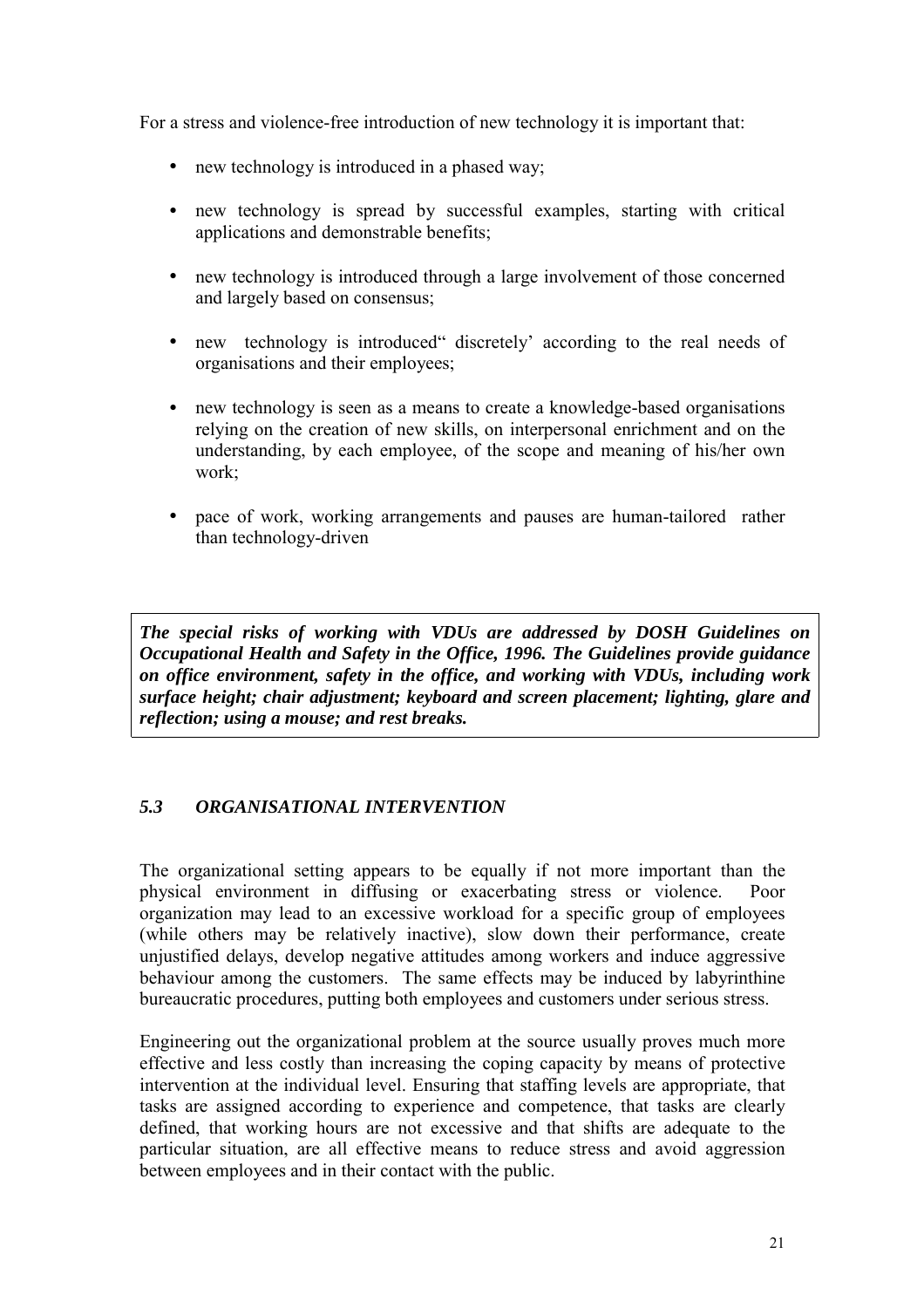#### **° Changing work practices**

Changing work practices is a most effective, inexpensive way of diffusing stress and violence at the workplace. A combination of different measures is usually recommended. Since every working situation is unique, so is the mix of measures which can best respond to that situation.

In the service sector, particularly for employees in contact with the public, change in work practices can be extremely important in limiting stress, dissatisfaction and violence from clients. The most influential factors for reducing client aggression are speedy and efficient service, which can be stimulated by various measures such as staff rotation for particularly demanding jobs, rostering more staff at peak periods, designing how staff move between different working areas, tailoring client flow systems to suit needs and resources, and keeping waiting times to a minimum.

Organizational solutions can also help in reducing the risks of exposure to criminal attack. These may include changing the job or system of work to give less face-to face contact with the public, thus limiting the opportunity for violent and threatening behaviour. The improvement of cash-handling procedures and the introduction of automatic ticket dispensers/collectors and cash machines can also assist, but, at the same time, it is important that these measures do not make violence a greater risk for members of the public instead, because staff are less present or visible.

#### **° Improving job content**

Job design is another essential element in respect of stress and violence. An efficient design should provide for an appropriate variety of skills, capacities and activities and ensure that, to the largest possible extent that:

° tasks performed are identifiable as whole units of a job rather than fragments;

° jobs make a significant contribution to the total operations of the organisation which can be understood by the worker;

° jobs provide an appropriate degree of autonomy;

° jobs are not excessively repetitive and monotonous;

° sufficient feedback on task performance and opportunities for the development of staff skills is provided;

**°** jobs are enriched with a wider variety of tasks;

° job planning is improved;

- ° overload is not excessive;
- ° pace of work is not excessive.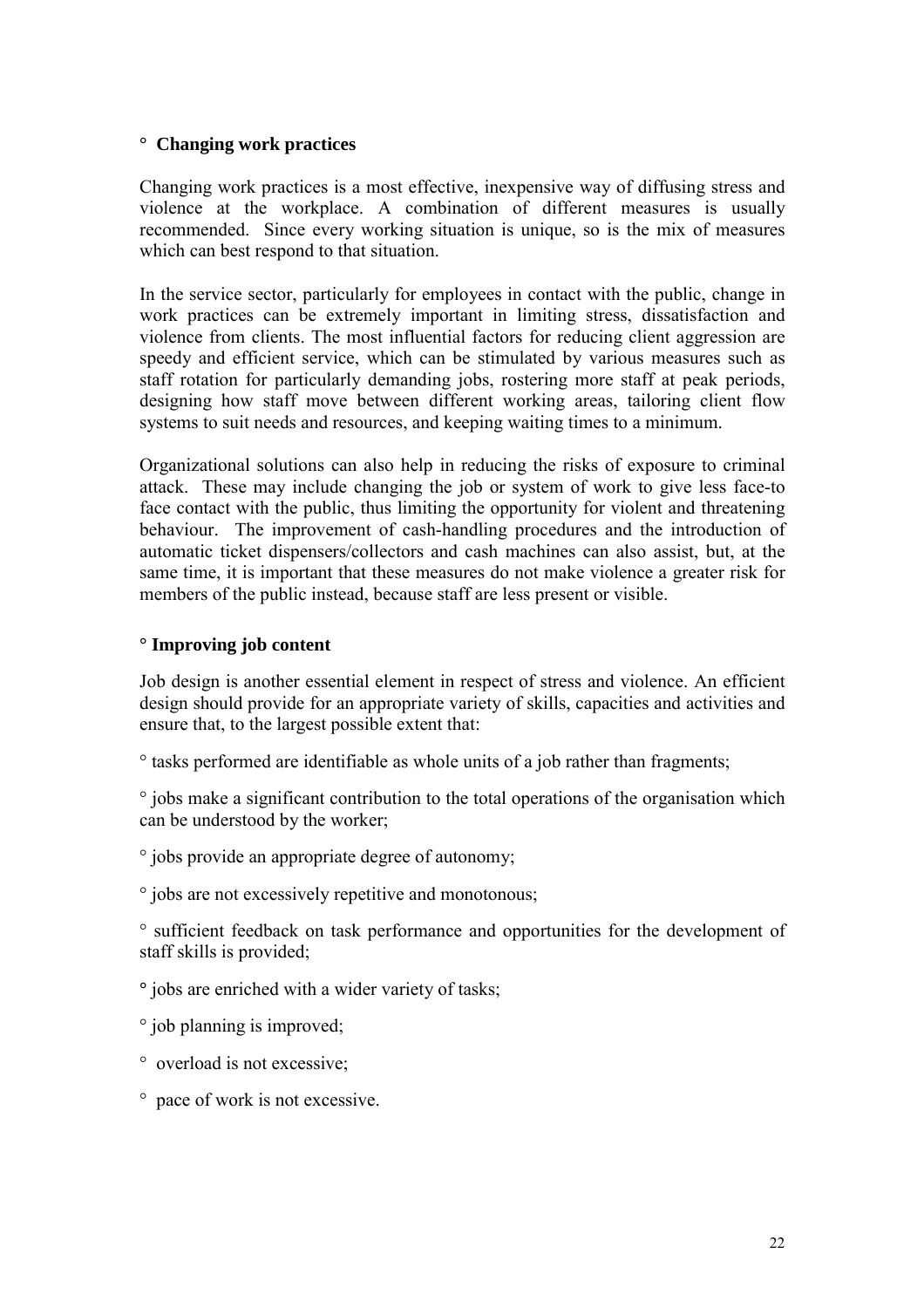#### ° **re-arranging working time**

Re-organising working time to avoid excessive work pressure and, as far as possible, better meet both the needs of the production and those of the employees concerned, is a most effective way to diffuse stress and avoid violence. In line with current regulations it is recommended to:

- ° adapt the length of working time to the workload;
- ° avoid the massive recourse to overtime ;

° provide adequate rest pauses ;

° create autonomous or semi-autonomous teams dealing with their own working time arrangements;

° keep working time schedules regular and predictable;

° arrange, as far as possible, shift schedules so that shifts are rotated rapidly, in a forward fashion, and that the longest period of rest should follow the night shift;

° keep , as far as possible, consecutive night shifts to a minimum

**The 1955 Employment Act contains specific provisions for the regulation of working time including rest days, the length of working hours, rest breaks, shiftwork, and the maximum numbers of hours of overtime allowed.**

#### **° Circulation of best practices**

It is recommended that positive examples and best practices are largely disseminated among all parties concerned. The message delivered in this way is a most powerful one since it is based on real experience, deals with concrete issues, refer to situations in which the parties can recognize themselves and offer practical solutions for immediate implementation. Circulation of best practices can be facilitated by:

- production of case studies presented in a simple and concise way;
- creation of networks among organisations with interest in similar issues;
- organisation of informal visits and meetings among the parties concerned;
- informal communication via web and electronic newsletters.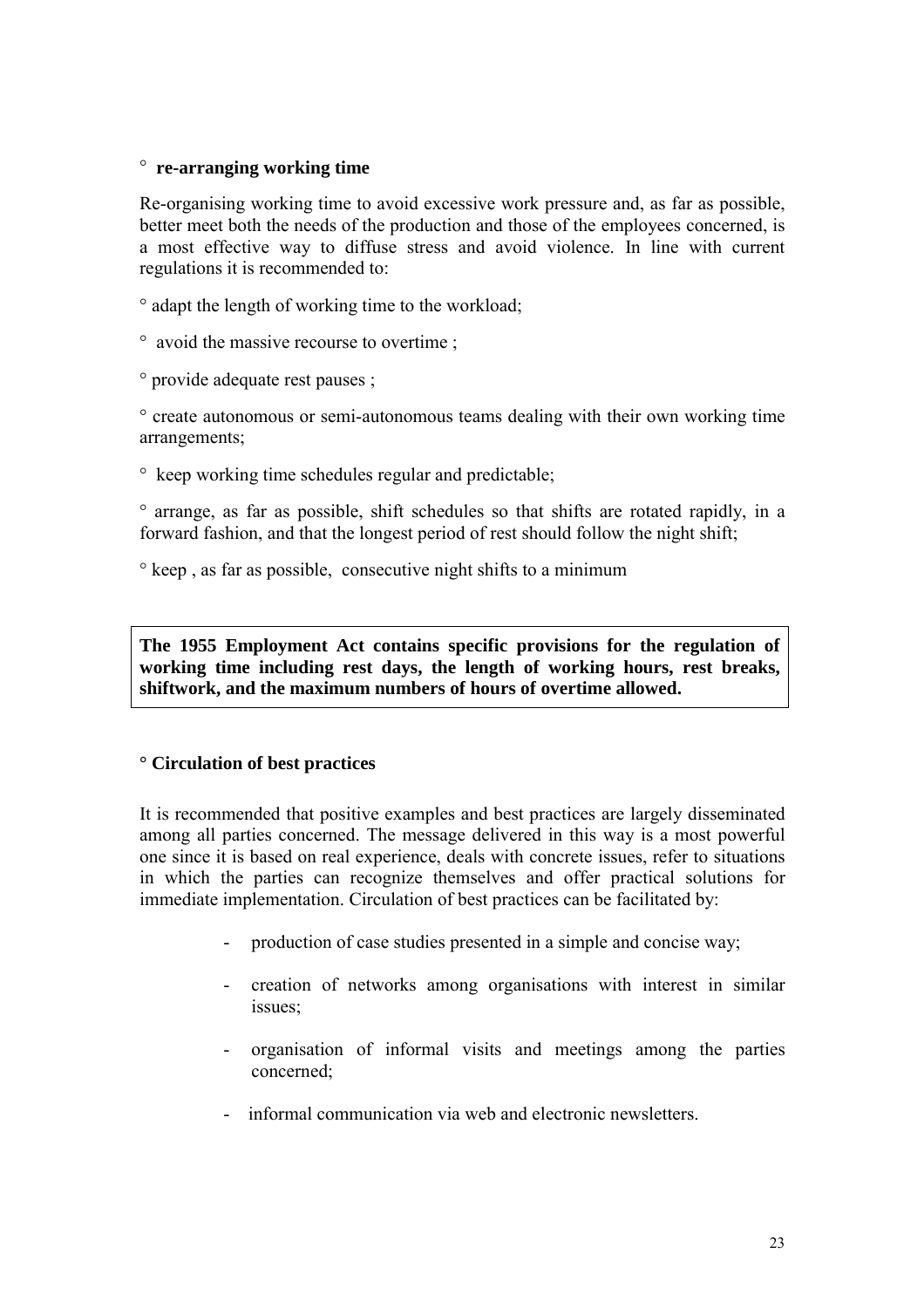# <span id="page-23-0"></span>*5.4 INTERVENTION ON THE INDIVIDUAL*

#### **° Selection**

Selection tools such as written tests, interviews, performance tests, psychological tests and other prediction devices are commonly recommended. Selection may help in identifying those individuals who are more tailored to certain jobs, less likely to get stressed, frustrated or angered because of it, and consequently less prone to violent workplace responses. Although selection may have an important bearing in terms of stress and violence prevention it should be used and interpreted with care and caution. In particular, when selection is used to screen out the "bad apples" - those who have a violent profile and constitute a risk to the workplace - every attention should be used to avoid stereotyping , generalization and discrimination.

### ° **Training and education**

Regular and updated training is essential to stress and violence prevention. Training involves instilling interpersonal and communication skills which defuse and prevent a potentially threatening situation; developing competence in the particular function to be performed; improving the ability to identify potentially stressful and violent situations; and preparing a "core group" of mature and specially competent staff who can take responsibility for more complicated interactions. Guidelines for specific occupations should further identify the special training needs and skills required for preventing or coping with stress and violence under different circumstances.

For counter staff and interviewing employees, for instance, improved interpersonal relations skills are a vital element in reducing aggression. Employees should also have knowledge of the nature of client aggression, the motivations of aggressors, cues to impending aggression, how to conduct interviews properly and to adhere to prescribed procedures, and how to respond to emotional clients. Specific advice should be given on when and how contact with a client should be ended to protect the employee from violence.

#### ° **Fitness**

Maintaining physical fitness and emotionally stable psychic conditions is an effective way to fight and overcome stress and violence. Organisations and employees have a shared interest in this respect. It is recommenced that special attention and encouragement be given to the development of regular physical exercise, proper eating and sleeping habits, relaxation techniques and leisure activities in free time, particularly those involving socialisation among staff members.

#### **° Counseling**

Psychological support and counseling appear to be an important aspect of the coping strategies that can be activated within organisations. This should be carried out periodically and, in particular, on occasion of high emotional stress or violent situations. Victims of stress and violence can experience a wide range of disturbing reactions such as anxiety, feeling of vulnerability and helplessness, disturbed sleep,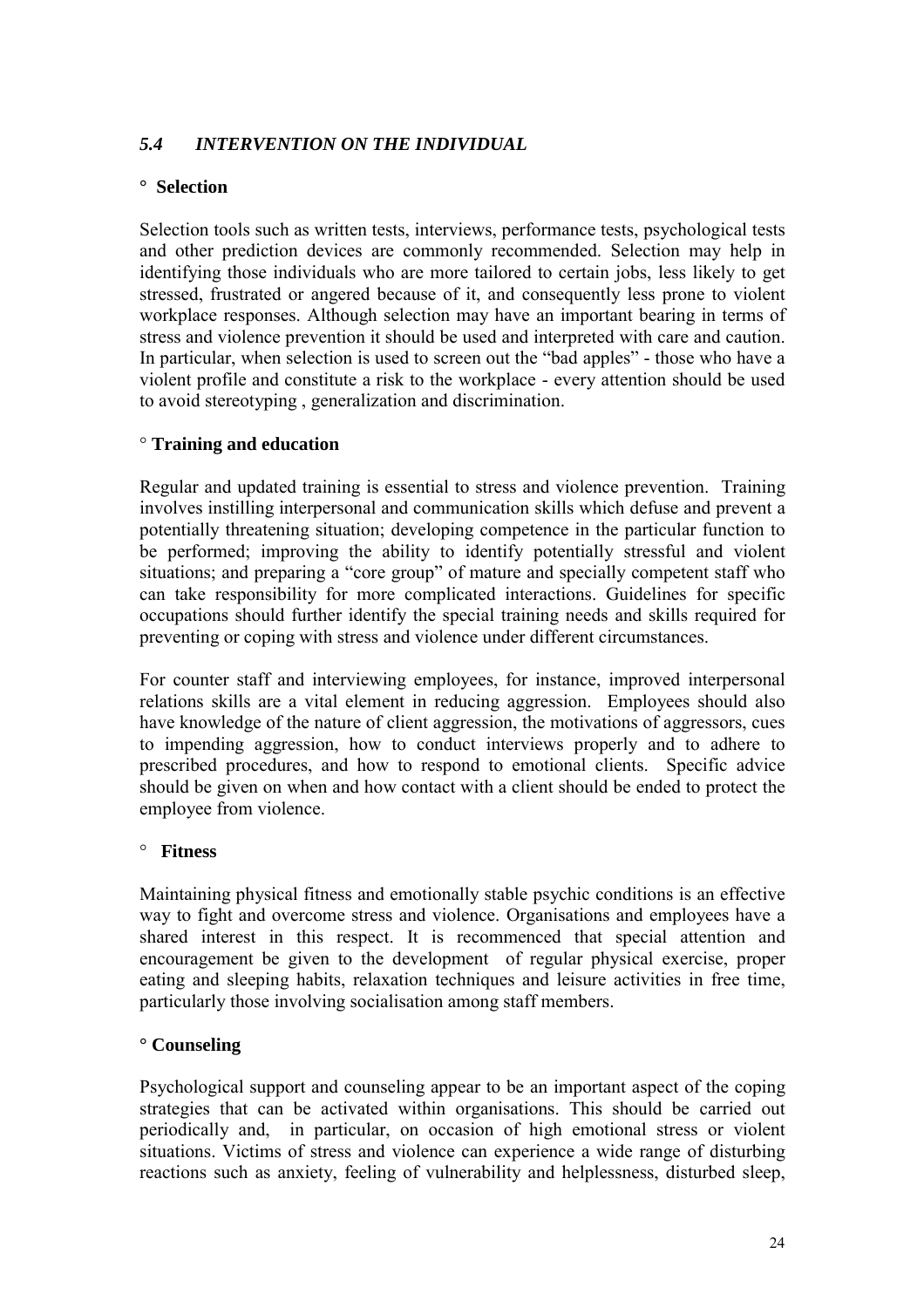<span id="page-24-0"></span>difficulty in concentrating, increased fear, irritability, obsessive thoughts and images, feelings of shame, anger, frustration, guilt, changes in beliefs and values and a desire to retaliate. It is therefore essential to help such victims in dealing with the distressing and often disabling after-effects of stress and violence, as well as to prevent severe psychological problems from developing later.

Psychologists, psychiatrists, clinical nurse specialists and social workers should provide counseling, or the employer can refer staff victims to an outside specialist. In addition, peer counseling, or support groups may be established. Appropriate and promptly rendered counseling reduces acute psychological trauma and general stress levels among victims and witnesses. The quicker the response, the more effective and less costly it will be.

#### **° Debriefing**

Debriefing is recommended in all but the most trivial cases. It usually involves meetings among staff and as many people as possible who are concerned in the stressful or violent situation. This will give employees who suffer from stress and victims of violence an opportunity to let out their feelings and to share their experience with others. Depending on the gravity of the situation, it is recommended that the managers responsible for the area or people affected by it, as well as management with special information or relevant expertise, be present. External consultants may also be involved in debriefing activities.

### **6. MONITORING AND EVALUATION**

Finally, it is important to activate effective monitoring and evaluation systems.

#### **° reporting and recording**

It is recommended to record and report all incidents related to stress and violence, including both minor and potential incidents where no actual harm has resulted. Apparently trivial events should not be neglected, since they may become relevant later, assisting in detecting persistent patterns of behaviour or identifying an escalation in aggression.

It is also recommended that all employees should know how and where to report, without fear of reprisal or criticism. Employees should also be encouraged to report on conditions where they are subjected to excessive or unnecessary risk related to stress and violence; and to make suggestions for reducing the risk of violence or improving negative working conditions.

#### **° evaluation**

It is essential to evaluate the effectiveness of anti-stress and anti-violence measures after they have been introduced. In this respect it is recommended to: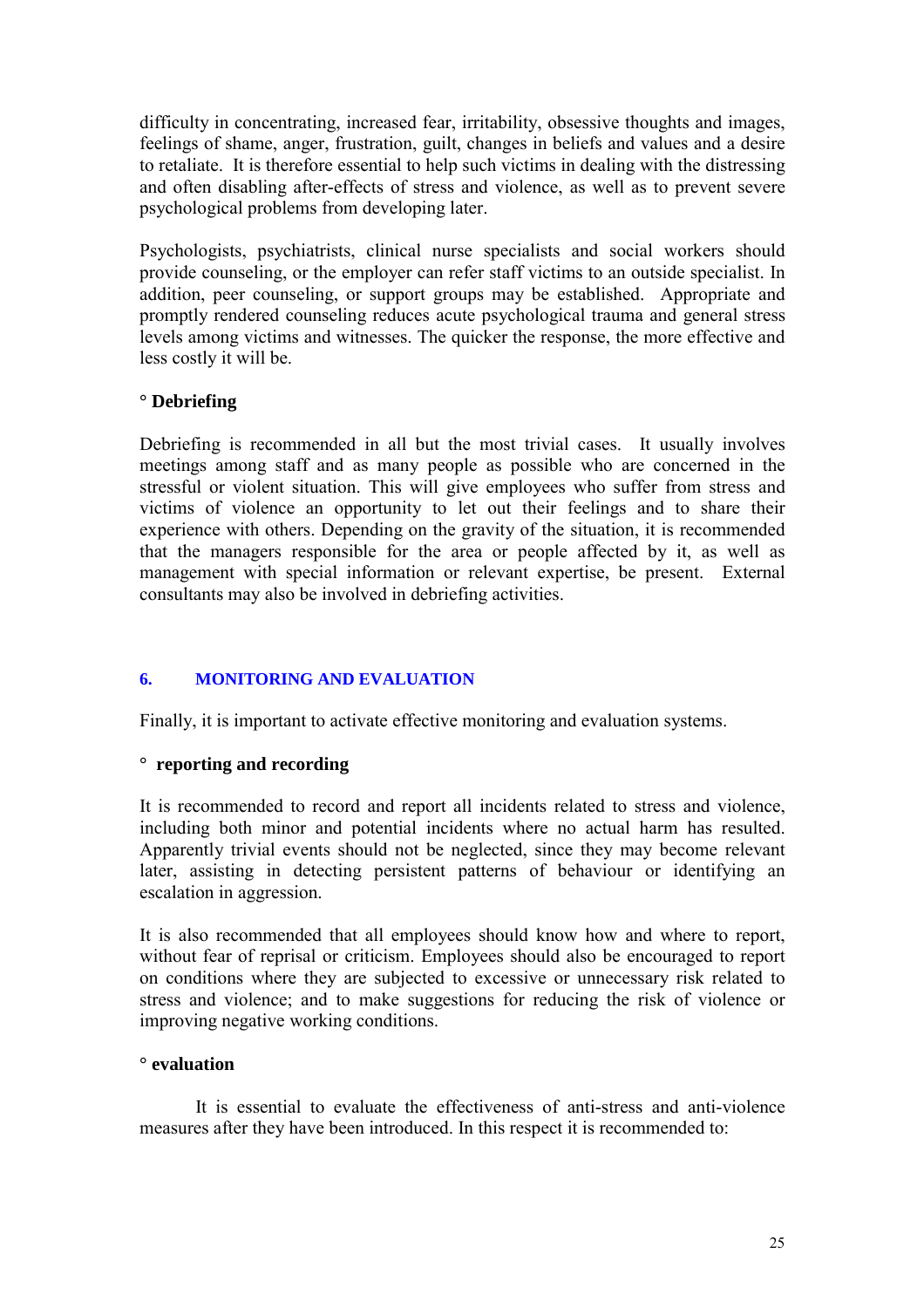- monitor the results of changes that have been introduced on a continuous basis;
- allow workers to provide regular feedback, to check how well they are working and to make modifications as necessary;
- hold periodical joint management-employee meetings to discuss the measures put in place;
- review the management plan on a regular basis.

A plan-do-check-act cycle would thus be activated whereby evaluation is at the same time the final moment of a cycle of anti-stress and anti-violence measures and the basis for introducing a new cycle of such measures. The following figures show how the cycle operates and how it contributes to organisational development.